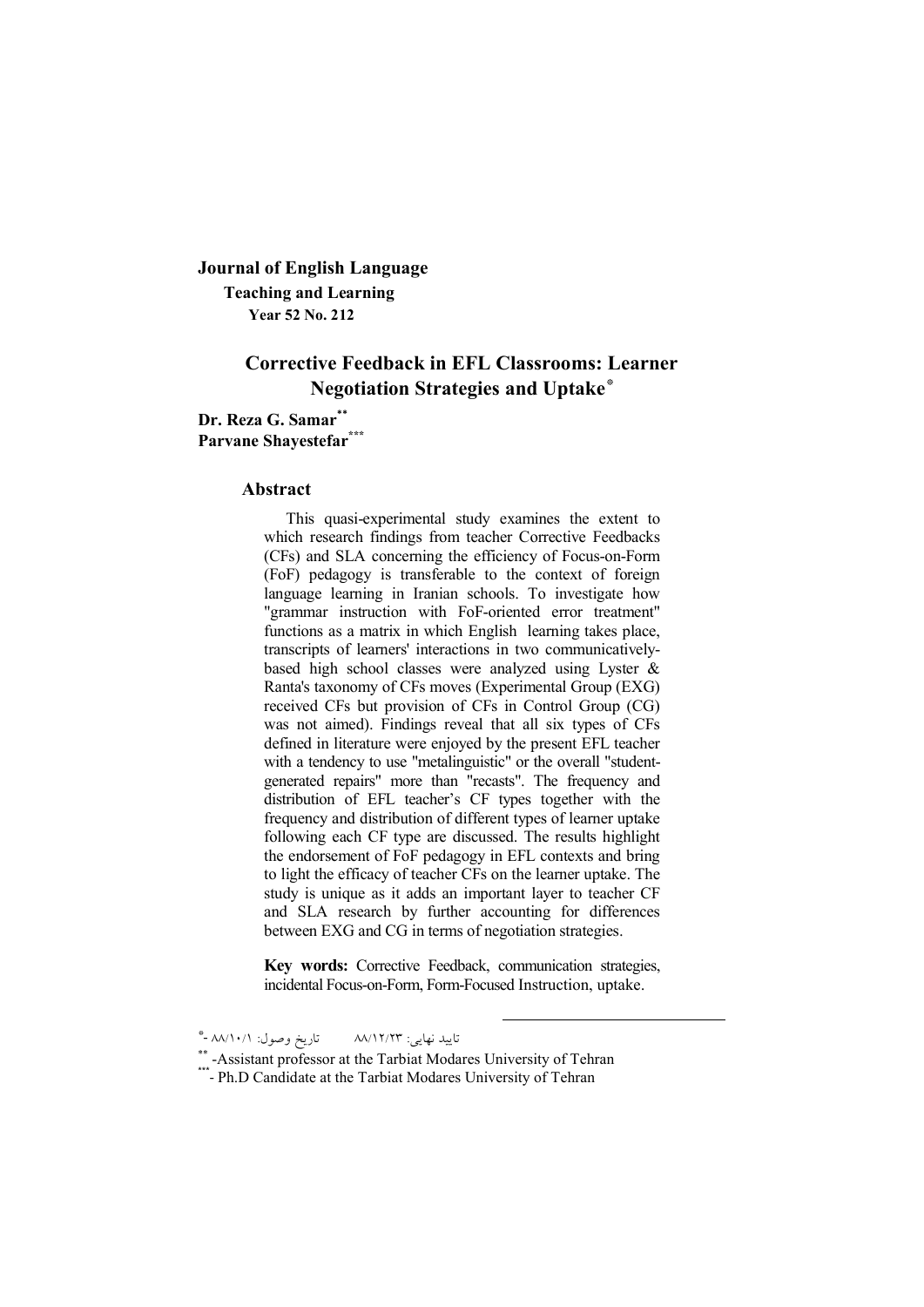## **I. Introduction**

The role of teacher reaction to learner errors has been seen as a legitimate object of a number of inquiries into classroom teaching and learning. Over the past two decades, a fruitful and often controversial line of research has evolved on teacher Corrective Feedback (CF) and its impact on Second Language Acquisition (SLA). Depending on the disciplinary orientation of the researchers, the issue, however, has taken on many guises (Lyster & Ranta, 1997). Linguists (eg., Gass, 2003, White, 1996) hypothesized it as "negative evidence", psychologists situated the issue within the discussion of "negative feedback" (Seedhouse, 1997, Williams, 2001), and some other scholars examined teacher error treatment under the name of "corrective feedback" (Sheen, 2004; Ellis, Basturkmen, & Loewen, 2001a; Lochtman, 2002). And finally, the seminal works of Long in 90's enriched the field and provided a rational for "focus-on-form" approach that can guarantee acquisition of linguistics elements. This line of research on form-focused instruction could shed light on the effectiveness of error correction in classroom interaction.

Interestingly, many researchers have continued to take on Long's charge by focusing on specific types of classroom interaction among L2 learners. The emphasis is on the role which interactional structure of classroom plays in helping learners to repair impasses in their conversational discourses. The argument is well supported by Gass's (2003) discussion on the function of interaction in development of a Second Language. She has taken the notion that "conversation is not only a medium of practice, but also the means by which learning takes place" (p. 234). While there is some debate over the precise terminology to categorize attention to form in classroom (Ellis, 2001; Spada, 1997), the term "Form-Focused Instruction" (FFI) is becoming established as any intensive focus on pre-selected/pre-planned linguistic form, or extensive incidental attention to form through corrective feedback in task-based lessons as was put by Ellis (2005), and Ellis and his colleagues (2001a). Thus, under the rubric of "Focuson-Form" (FoF) in context of classroom interaction, a body of research has examined the effect of "Proactive" or "Reactive" approaches to error treatment and SL development. What is deemed important by such views is that Second Language Acquisition not only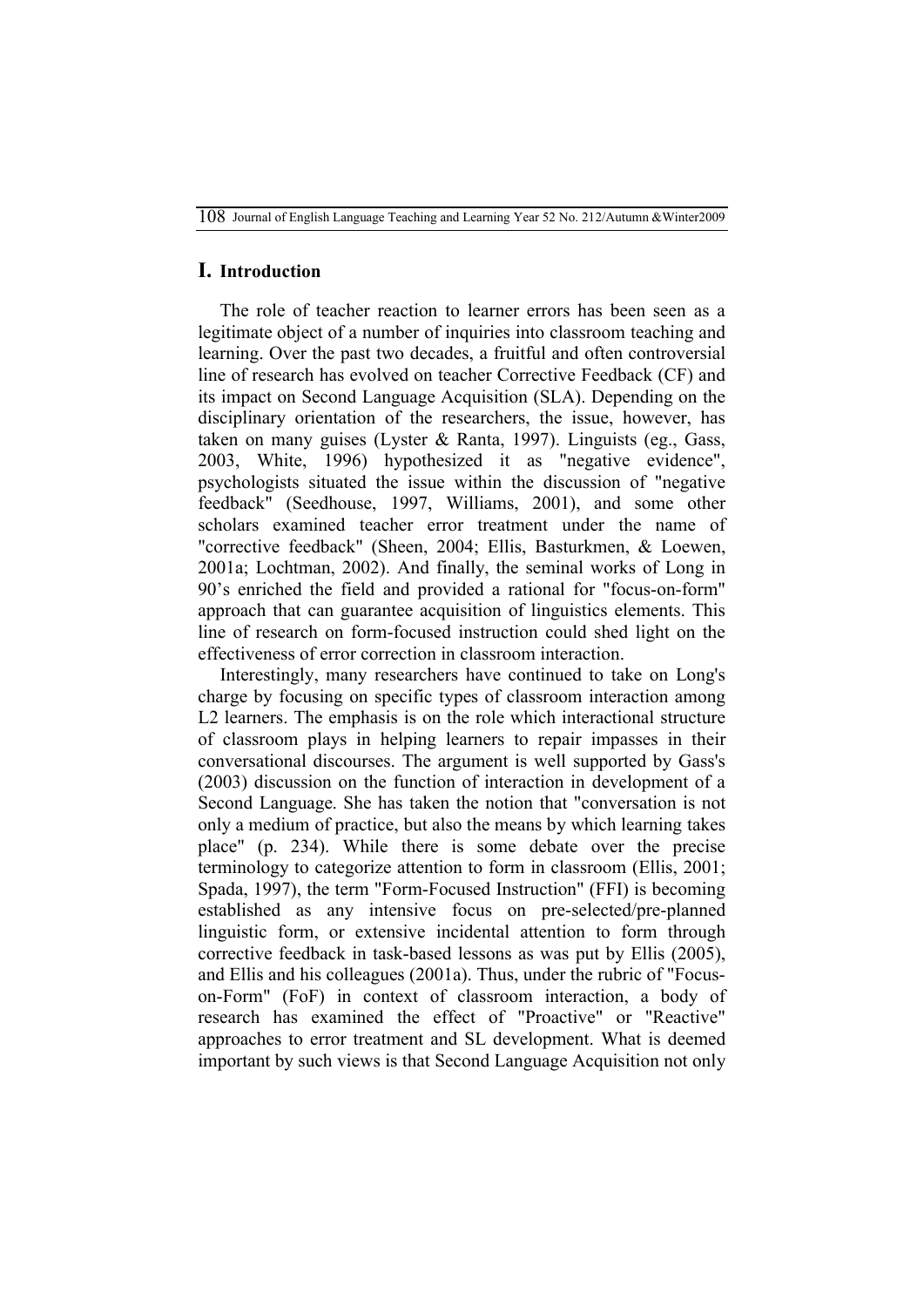requires that learners focus on meaning (the theoretical position that has been taken as basis for immersion education program) but it takes place when learners' attentional resources are oriented. In arguing the need for learners' awareness of form, Long's Interaction Hypothesis (IH) claims interactional modifications help to make input comprehensible, provide corrective feedbacks, and assist learners in modifying their output.

Referring to Long's Interaction Hypothesis, Ellis, Basturkmen & Loewen (2002) point out that focus on form does not arise out of a general predisposition to pay attention to form but from the need to repair communication. In general, in negotiation of meaning, learners notice a particular discrepancy between what they know about target language and the accurate target linguistic terms. Another theoretical claim harkens back to Schmidt's (1990) "noticing Hypothesis" regarding the importance of "cognitive processing". For Schmidt, learners' noticing or conscious perception is necessary for converting input into intake, and crucial for determining whether or not the linguistic material is stored and acquired. In other words, forms that are not noticed (or are not consciously perceived) do not contribute to learning. His account of attention, noticing, and mental effort in L2 acquisition is opposite to Krashen's position which has denied focus on form. A good deal of theoretical discussions and empirical evidence has been documented by Swains' studies (1993, 1996) too. In contrast to comprehensible input hypothesis, Swains' comprehensible output hypothesis rests on the premise that learners' modifications of their output and their pushed output trigger syntactic processing, testing hypothesis, and developing automaticity that support interlanguage development. Therefore, ongoing identification of difficulties in "negotiation of meaning" stimulates learners' to repair conversational breakdowns particularly when learners become sensitive to feedback and scaffolding (Skehan, 1998) provided to them.

Along the similar line, it is held by some recent research (Lyster  $\&$ Ranata, 1997; Lyster, 1998 b; Han, 2001) that feedback and negative input help learners to notice the "gap" between their non-target forms and the target forms. Interestingly, Lyster & Ranta (1997) observed that corrective feedback (CF) could serve as a point of departure for negotiated interaction. In fact, teacher provision of negative feedback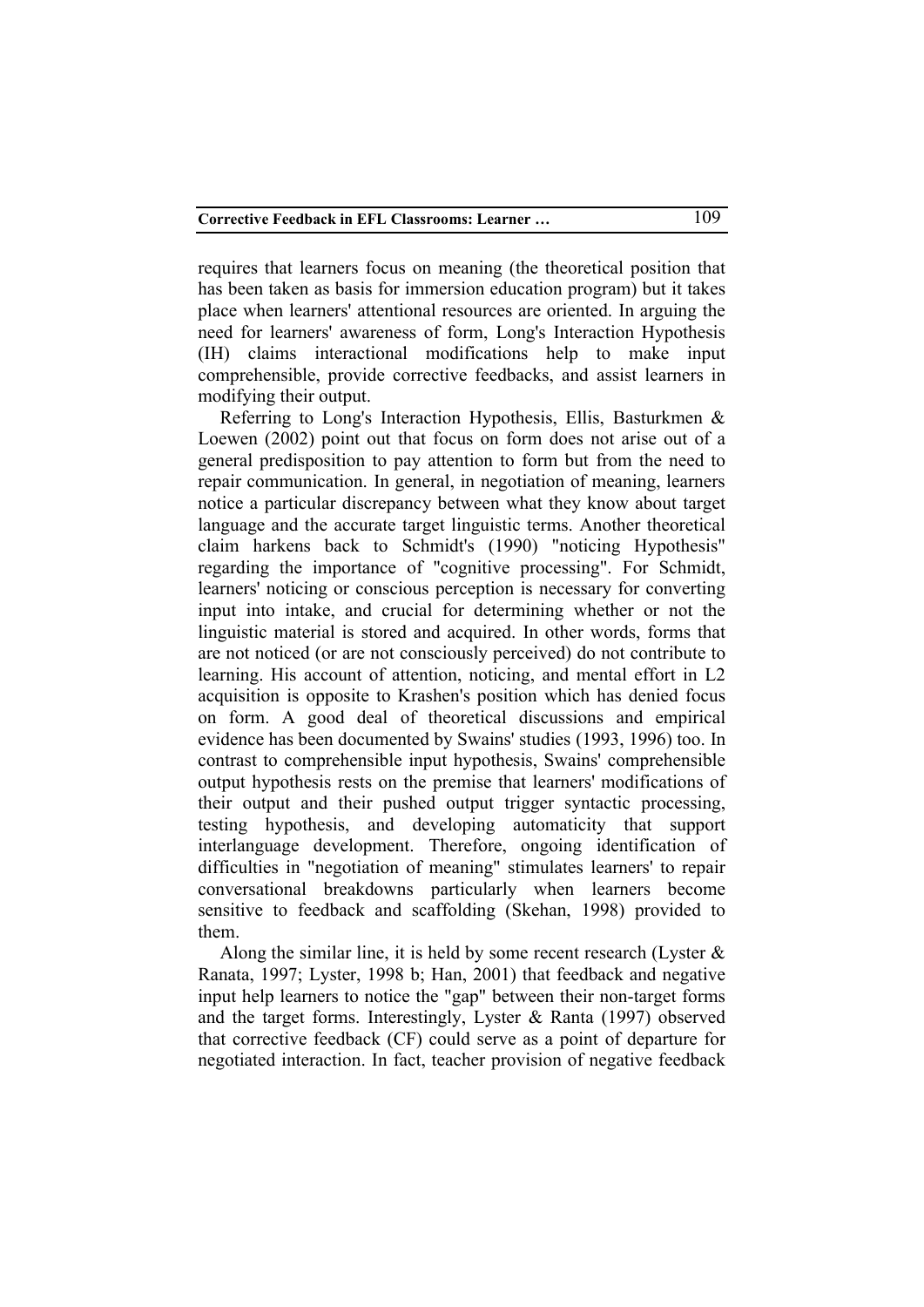invites student-generated repair (self- or peer-repair). Specific issues related to opportunities for student- repair are features of negotiation addressed in a number of classroom-based studies. These features, namely, *clarification request, repetition of errors, comprehension checks, elicitations, and metalinguistic clues* portray a process which engages learners actively in drawing on what they already know. In addition to increasing the opportunities for student-generated repair, these features, sometimes characterized as "negotiation of form", provide "opportunities for learners to proceduralize target-language knowledge" (Lyster, 1998 b: 53) and they occur only when teacher indicates the occurrence of a formal error. CF could thus provide opportunities for learner corrections, and if there is no reaction on the part of the learner, no negotiation has taken place; consequently, there is a topic continuation.

A construct closely related to provision of CF is uptake. Slimani (1992) defines uptake as" what learners claim to have learned from a particular lesson". Drawing on learners' reactions, Lyster & Ranta (1997) introduced the notion of uptake into error treatment sequence as:

*Uptake in our model refers to a student's utterance that immediately follows the teacher's feedback and that constitutes a reaction in some way to the teacher's intention to draw attention to some aspect of the student's*  initial utterance (this overall intention is clear to the student although the *teacher's specific linguistic focus may not be) (p.49).*

Ellis et al. (2001a) acknowledge that uptake can occur when learners themselves initiate focus-on-form move. The efficiency of uptake has been observed in creating the conditions which are needed for language learning, however, in Ellis et al.'s term, uptake is facilitative for acquisition. The effect of CFs on learners' uptake has been the concern of a much number of studies. For example, Lyster and Ranta (1997) showed that feedbacks in forms of recast were less effective in promoting student repair than other types, and elicitation and clarification were more promoting. In a similar vein, Lochtman (2002) points out a higher frequency of No-uptake after recasts but finds metalinguistic and elicitation feedbacks useful in leading to successful uptake. In contrast, Sheen (2004) believes that his findings cast doubt on such claims made about recasts as less effective feedback type in promoting learner uptake and immediate repair.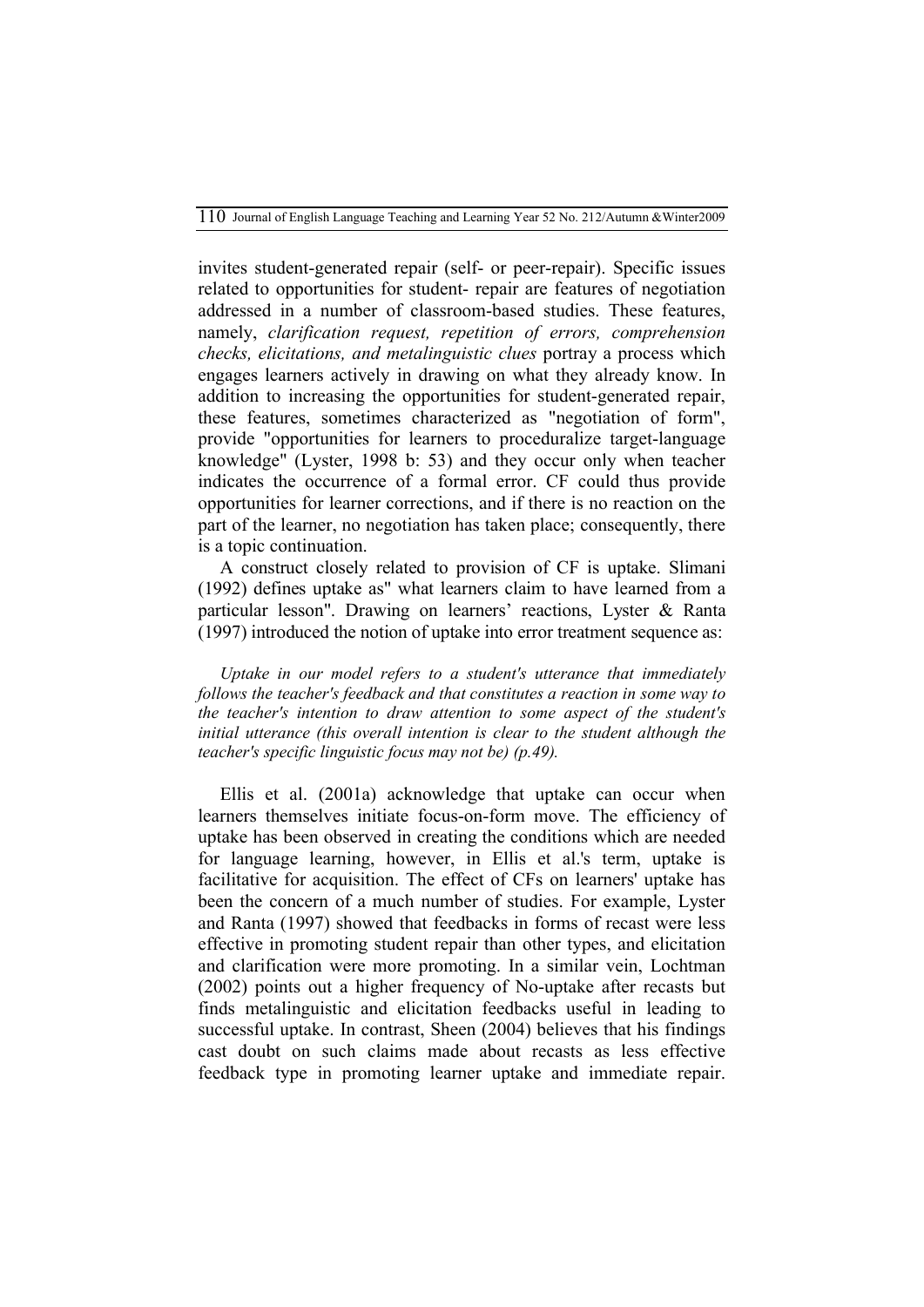Oliver's (2000) study of ESL classrooms revealed that uptake didn't follow one- third of teacher's feedback moves. Learner uptake was studied in FoF episodes by Ellis et al. (2001 a) in 12 hours of communicative ESL teaching. They found higher and more successful uptake in reactive FoF and in student-initiated moves. Additionally, in an attempt to investigate learner SLA development in terms of L2 learner's uptake and opportunities to produce output in cyberspace environment, Lee (2001) reports that interactive strategies (such as clarification checks, requests, and self-repair) facilitate comprehension of input and output, Moreover, his study on negotiation strategies shows that the impact of responding to negative feedback reveals to be meaningful for learners as it provides them with opportunities to try out different vocabulary and language structure in an on-line interaction.

Notwithstanding the conflicting research findings, the existing research to date has addressed the important issue of relationship between the role of interactional features and second language development. The ongoing argument is which factors facilitate teacher-learner negotiation and learner SLA. Therefore, the focal point should be on the ways learners interact and negotiate in classroom interaction discourses to modify their incorrect form under the effect of teacher's provision of different corrective feedbacks. In light with these issues, the present study investigates the role of CF situated within the current discussion of FoF in classroom FL learning in Iran. By tracking the linguistic progress of one group exposed to FoF approach and negative feedback provision, and the other group exposed to more specific meaning-based approach, we aimed to explore how various teacher corrective moves function in the two contexts. The attention then focused on how learners interact or on the types of communicative devices they use to bridge the communication breakdowns. Meanwhile, learners' output adjustments and modifications (in terms of uptake) were also explored to examine whether teacher CFs can draw learners' attention to the form.

### **II. Efficiency of CFs in Foreign/Second Language Learning**

The occurrence and potential value of teacher provision of CF in L<sub>2</sub> interaction discourse has been an issue of much considerable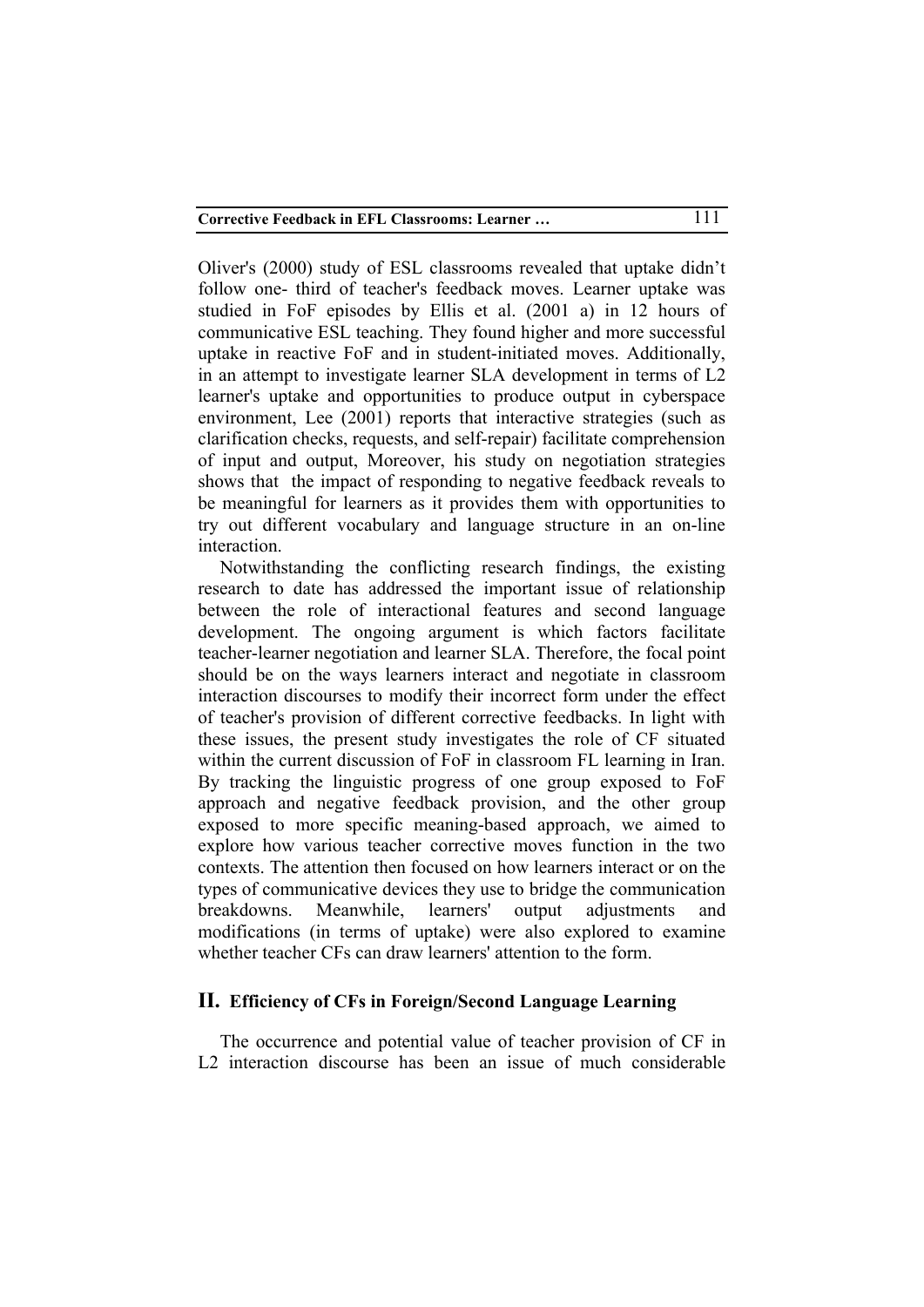debate in SLA research and theory. This fundamental debate has been framed in meaning-focused instruction vs. form-focused instruction. In refining Long's (1991) definition, Ellis, et al. (2002) distinguish two kinds of form-focused instruction. Focus-on-forms (FoFs) refers to presentation of linguistic items, and involves intensive and systematic treatment of those items being targeted, as it has informed PPP (i.e., presenting target forms, practice, and provision of opportunities to produce them) orientation to grammar instruction. FoF instruction, by contrast, draws learners' attention to linguistic elements as they arise incidentally in communication-, or meaning-centered activities intended by communicative tasks. According to Ellis (2001), Ellis and his colleagues (2002), two kinds of FoF can be distinguished. Planned FoF, which involves the presentation of specific linguistic items in the context of meaning-centered language use, and incidental FoF, which involves focusing on diverse linguistic elements as they arise spontaneously in performing communicative tasks. Following examples extracted from our observations can clarify what is meant by incidental FoF.

## *Excerpt 1:*

- *T: Why did you leave the room?*
- *S: I except her to be silent.*
- *T: You mean you accept her?*
- *S: mhmm…, no, I expect her to be silent.*
- *T: aha, you like her to keep quite.*

#### *Excerpt 2:*

 *S1: Sara, what are your hobbies? S2: …watching movies, playing, and…, I am interested to cooking. T: Interested to cooking? S2: sorry, in cooking.* 

The key concern of proliferated research on FoF is teacher different types of strategies or CFs providing the learners with opportunities to respond to them concerning their non-target form. These researches have used CF as an umbrella term covering both implicit and explicit negative feedbacks embedded in interaction discourse. On the theoretical grounds, whereas CF opponents argue against the efficiency of negative evidence (eg., Krashen 1981, 1998; Truscott,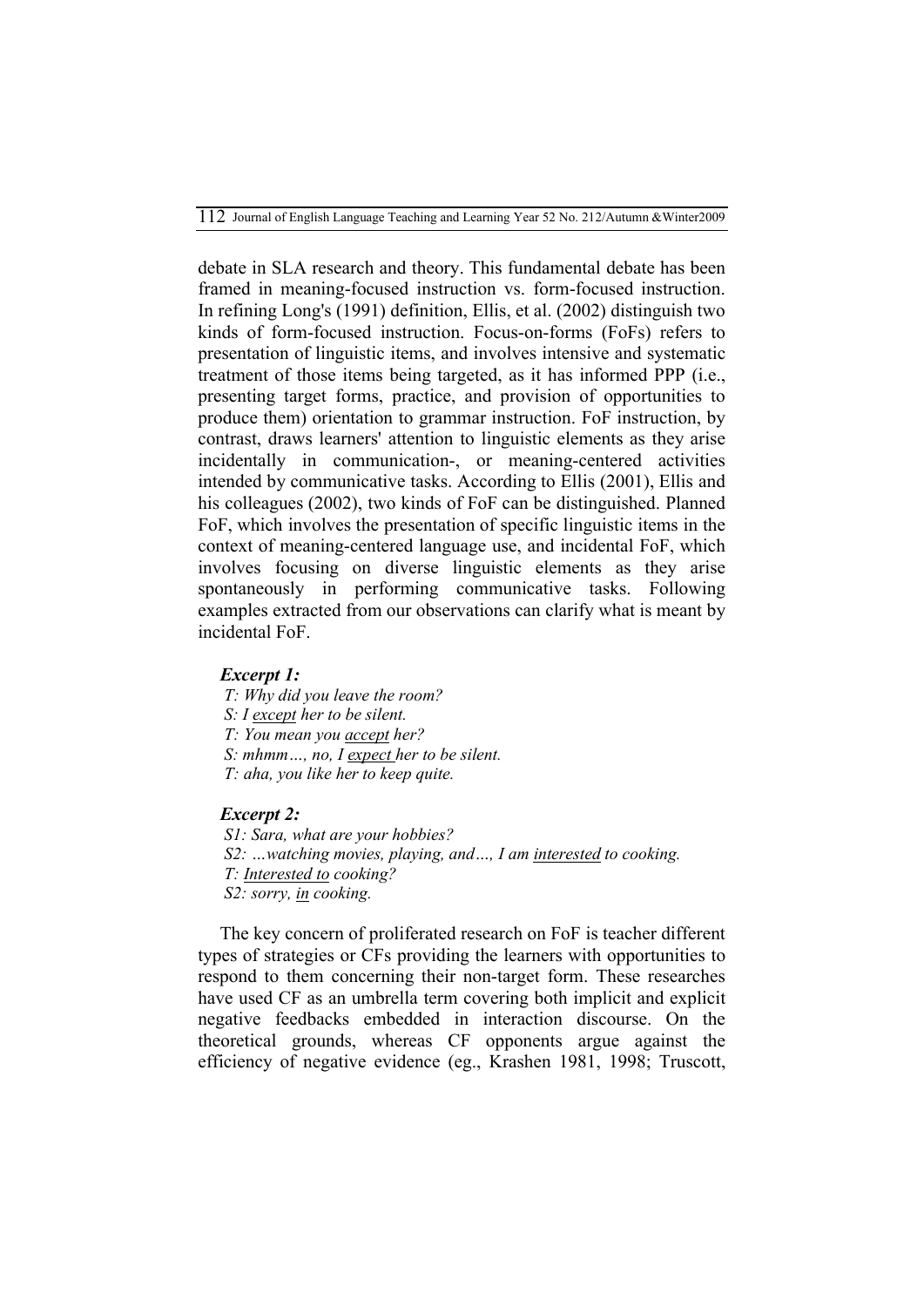1998; White, 1987), CF advocates argue for its facilitative role in language acquisition. This has encouraged researchers to look for features of interaction that include negative feedbacks. Since hardly ever, metalingual forms like *"no", "that's wrong"* are used in response to children's utterances (Lochtman, 2002), more recent research (Gass, Mackey & Ross-Feldman, 2005; Lyster &Ranta, 1997; Sheen, 2004) investigated CFs in less direct way as recast which has been identified as " teacher' reformulation of all part of a student's utterance, minus the error" (Lyster & Ranat, 1997).

A recast can then be characterized as a form of implicit correction immediately following an ungrammatical learner's utterance. However, the function and role of it is still a different issue. As one of the earliest classroom-based scholars in error correction, Pit Corder (1967) argued that teachers' simple provision of correct form "bars the way to the learner testing hypothesis" (p.168). Likewise, Clave (1992, cited by Lyster, 1998 b) suggests that instead of drawing on such priority techniques, students should be given the priority of self-, and peer-correction. Moreover, to ensure attention to linguistic form, it is necessary to make feedback less implicit (Ellis et al., 2002). Although the potential ambiguity of recast has been noted in some L2 classroom studies (eg., Lyster 1998 b;), Long, Inagaki and Ortega (1998) reported some short-term benefits for recast in their two studies (one involved adult Japanese, and the other involved adult learners of Spanish).

 What is clear from such accounts of explicit or implicit corrective feedback is that CF enhancing role or efficiency is situated within the discussion of form-focused orientation in Instructed FL learning. Thus, creating conditions for real language use, designing and introducing communicative tasks that engage learners in negotiations, and creating the right kind of instruction have been a major challenge in FL learning contexts such as Iran where grammar exposure is, by and large, grounded in synthesis syllabus and its beliefs in discrete parts as typical to FL learning. Foreign language students also need notice the "gaps" between their erroneous output and the target language elements to improve the durable gains in accuracy (Ellis, Sheen, Murakami, and Takashima, 2008). FoF pedagogy could provide such opportunities for noticing, responding to CFs or output productions (defined as learner uptake) which all align with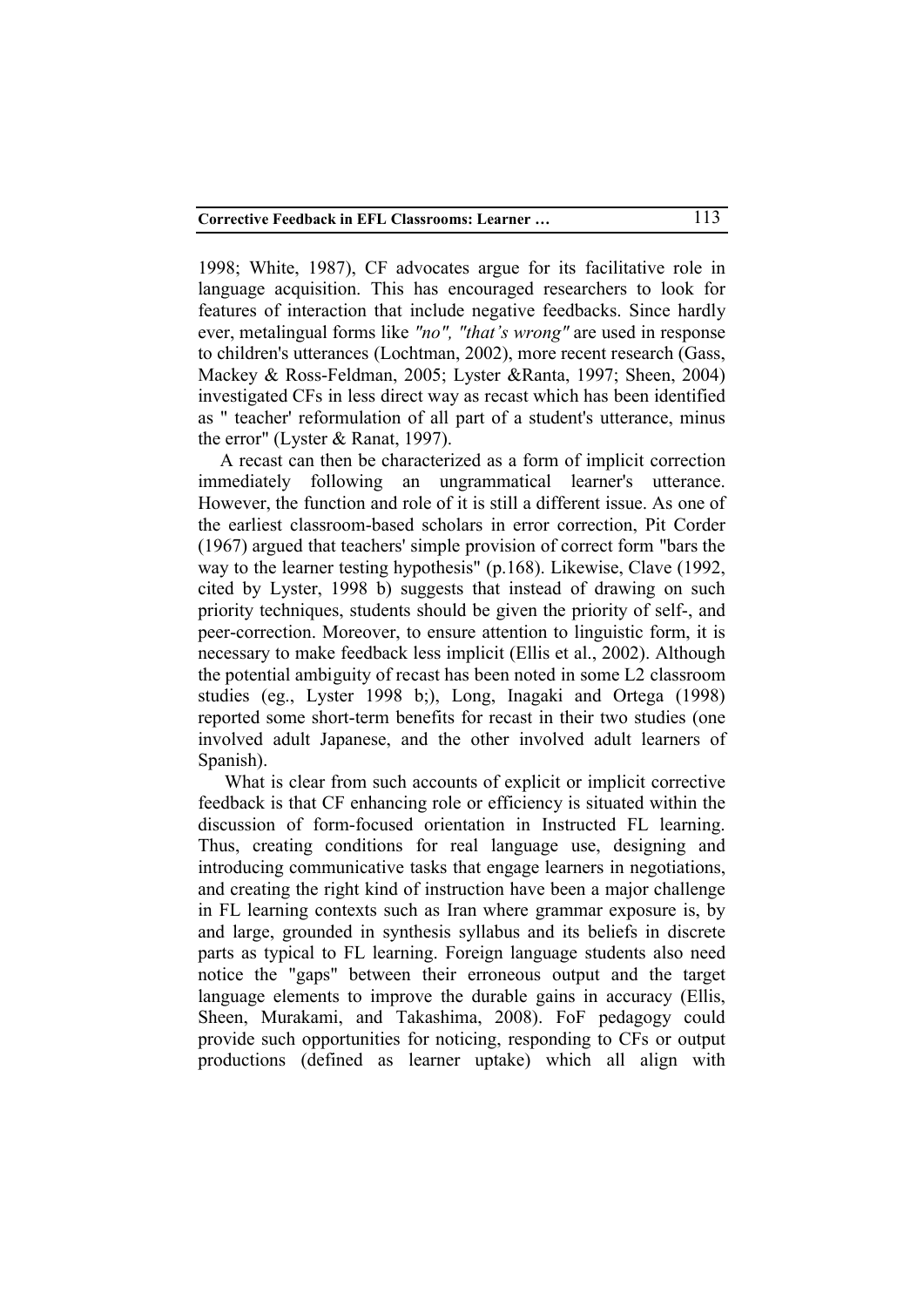theoretical discussion of the crucial role of CF (eg., Schmidt, 1993 ; Swain, 1996). The present study, thus, focuses first on different types of CFs provided by EFL teachers in L2 classroom interaction discourse.

From output perspectives, some researchers (for eg., Tomlin and Villa, 1994) acknowledge the crucial role of modified/pushed output along with negative feedbacks. The adjustments learners make to incomprehensible input or output in the course of communication are considered to be modification devices that help learners to overcome comprehension breakdown (Lee, 2001). In other words, interactive devices are employed by interlocutors to follow the flow of speech. This argument is supported by Tarone's (1981) interpretation of communication strategies as having interactional function, referring to their vital role in joint negotiation of meaning. Given the interrelatedness of input, output, and feedback in communicative classroom discourse, it becomes revealing that interaction employs a variety of communication devices to negotiate form and meaning. In their attempts to compensate for the communication breakdowns, interlocutors use these strategies as these interactional devices provide necessary contexts for processing input and then focusing on output in an error treatment sequence. These devices include, among many others, "L2 and L1 translation", "Appeal of assistance", "Repetitions", "Request", "Self-correction", "Elaboration", "Request for clarification", etc., Lee's (2001) work examined the types of communication strategies during online interactions of 40 students. His findings support the claim that interactive devices can facilitate comprehension of input and output, given the proficiency levels of the learners. His participants tended to use more "Clarification checks", "Requests", "Self-repair", and "Comprehension checks" to negotiate with each other.

To note, the existing studies all have investigated the effectiveness of FoF. Pedagogy on subsequent learning in communicative classrooms (see for eg, Loewen, 2004; Lyster, 1998 a; Williams, 2001) and the relationship between uptake and L2 acquisition (eg., Panova & Lyster, 2002; Sheen, 2006) but to date, few studies, if any, have examined the communicative processes involved between teacher CFs and their learners' uptake particularly in EFL contexts such as Iran. The present study, then, adds a layer to the existing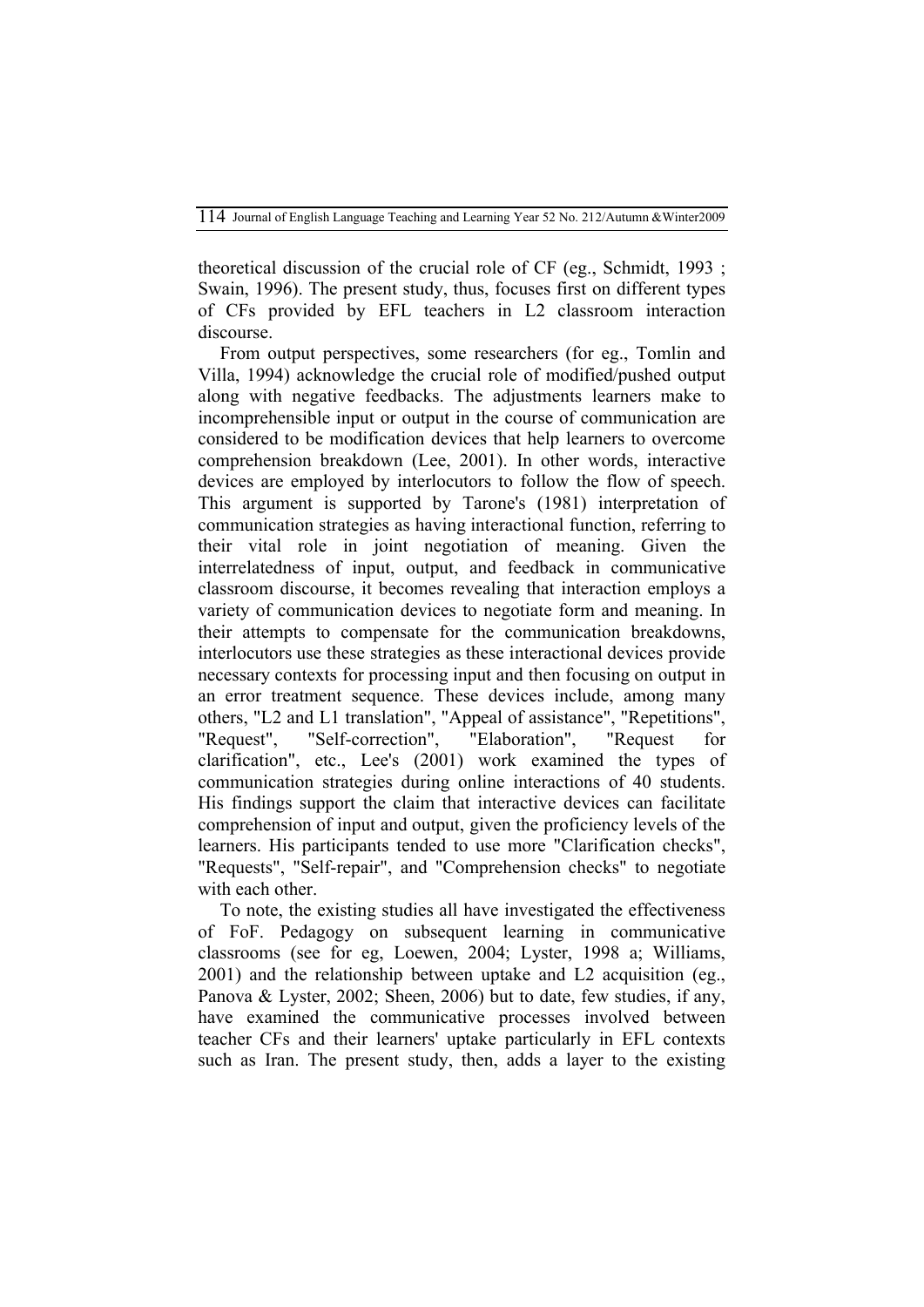research on CF and SLA by tracking the negotiation techniques/devices used by L2 learners in two EFL classes (one Experimental Group (EXG) and one Control Group (CG)). In so doing, our aim is first to determine teachers' error treatment approach indicating EFL teacher corrective discourse. Then, to explore the extent to which such correction pedagogy motivated students' use of negotiation devices in communicative classrooms. And finally, learners' uptake across the two classes will be explored.

#### **III. Research Questions**

This study examines the differences in CFs that arise in two EFL classes. Three main aspects are considered as they are stated in the following research questions:

1. How does EFL teacher error treatment in terms of CFs vary across the two communicatively oriented EFL classrooms?

2. How EFL learners of the two classes interact with each other during the tasks? In other words, what types of communication strategies do learners employ to facilitate negotiations?

3. What type of CFs leads to EFL learner uptake and successful repairs?

### **IV. Research Hypotheses**

Due to the nature of the research questions of this study, the formal statements of the hypotheses are provided as the following:

1. The EFL teacher error treatment in terms of CFs does not vary across the two communicatively oriented EFL classrooms.

2. No difference will be found among the EFL learners of the two groups regarding their use of communication strategies.

3. All CFs lead to EFL learner uptake and successful repairs.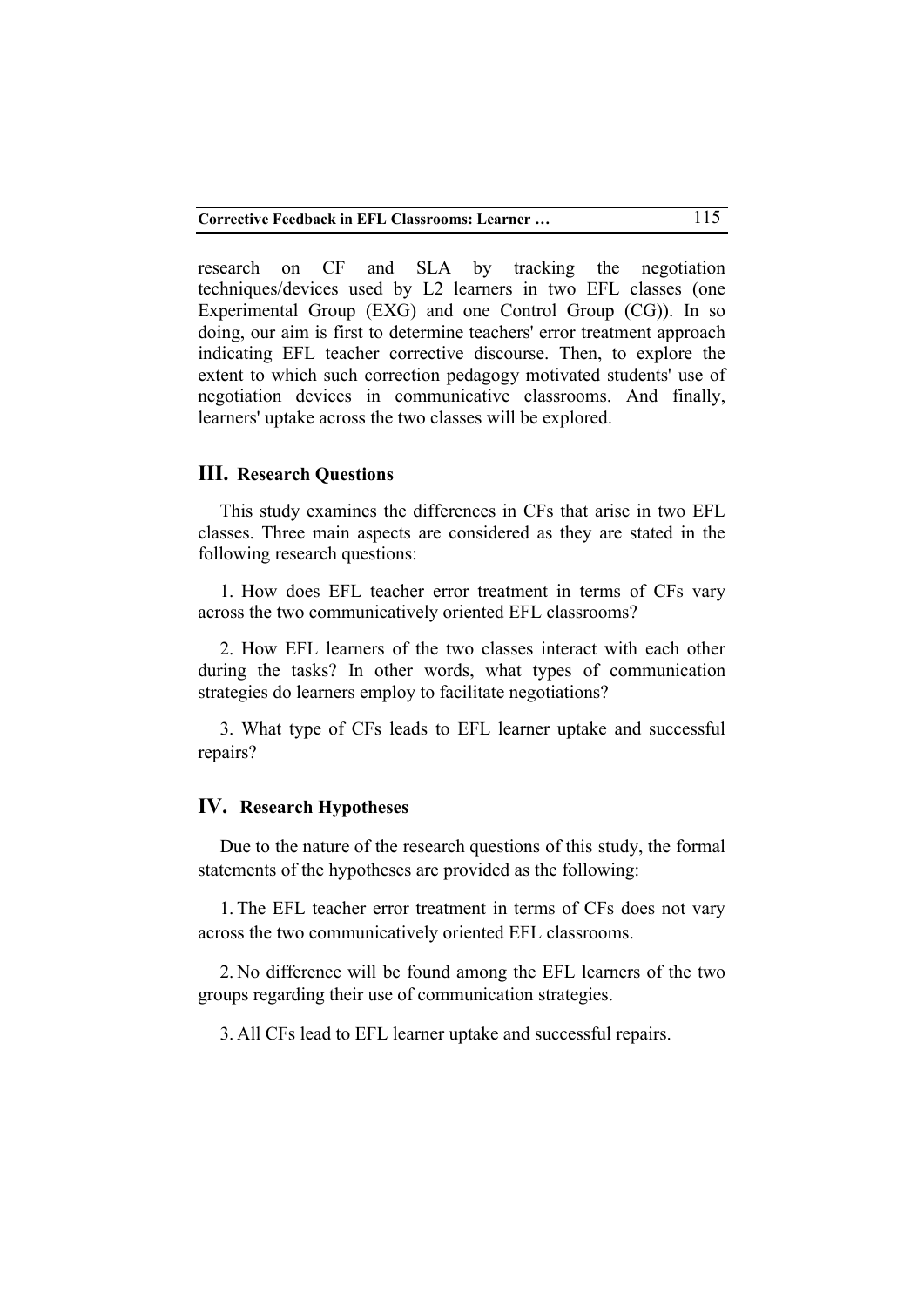## **V. Method**

#### **1. Participants and Database**

The database used for analyses in the present study derives from observation of two EFL classrooms in Isfahan, Iran. It yields 24o minutes of audio-recordings of 5-week lessons for each of the two intact groups in a public high school where one of the researchers had been teaching over 4 years. The participants were studying in Grade 3, and were provided with 2-hour weekly English instruction which has been defined by general curriculum of the country. This means the time devoted to English teaching/learning was identical in each group. They were all females, and about 16 or 17 year of age. Based on the researchers' knowledge about the students' previous performances, the results of national English Tests of high schools, teacher's mid- and final- exam evaluations, student participants were judged to be of Intermediate level. They were instructed grammar, reading, and speaking, and were required to read for meaning, make oral presentation and discussion on their readings, or free oral discussion. None of the participants had studies abroad or in English speaking countries. They didn't have opportunities to use English outside the classroom. The course ran 6 weeks including the orientation session.

As noted, recent investigations have suggested the potential usefulness of FoF instruction which requires learners to make adjustments to their output. These adjustments are made possible due to cognitive channeling of their attention as the result of input or feedback they receive. For such a process, therefore, collaborative communicative tasks need to be incorporated into the language program because controlled practice, Ellis (2005) argues, result in output that is limited in terms of length and complexity. In order to afford students' opportunities for sustained output, and create communicative contexts of language use (Batstone & Ellis, 2009), the researchers took into account promoting the participants' interaction by means of language task-based syllabus.

The main concern was with class discourse in which meaning and message conveyance was primary but attention to target form arouse in implementing teacher corrective feedback in one group (EXG). In order to facilitate learners' interactions and to observe communication strategy development, free discussion and role play were aimed while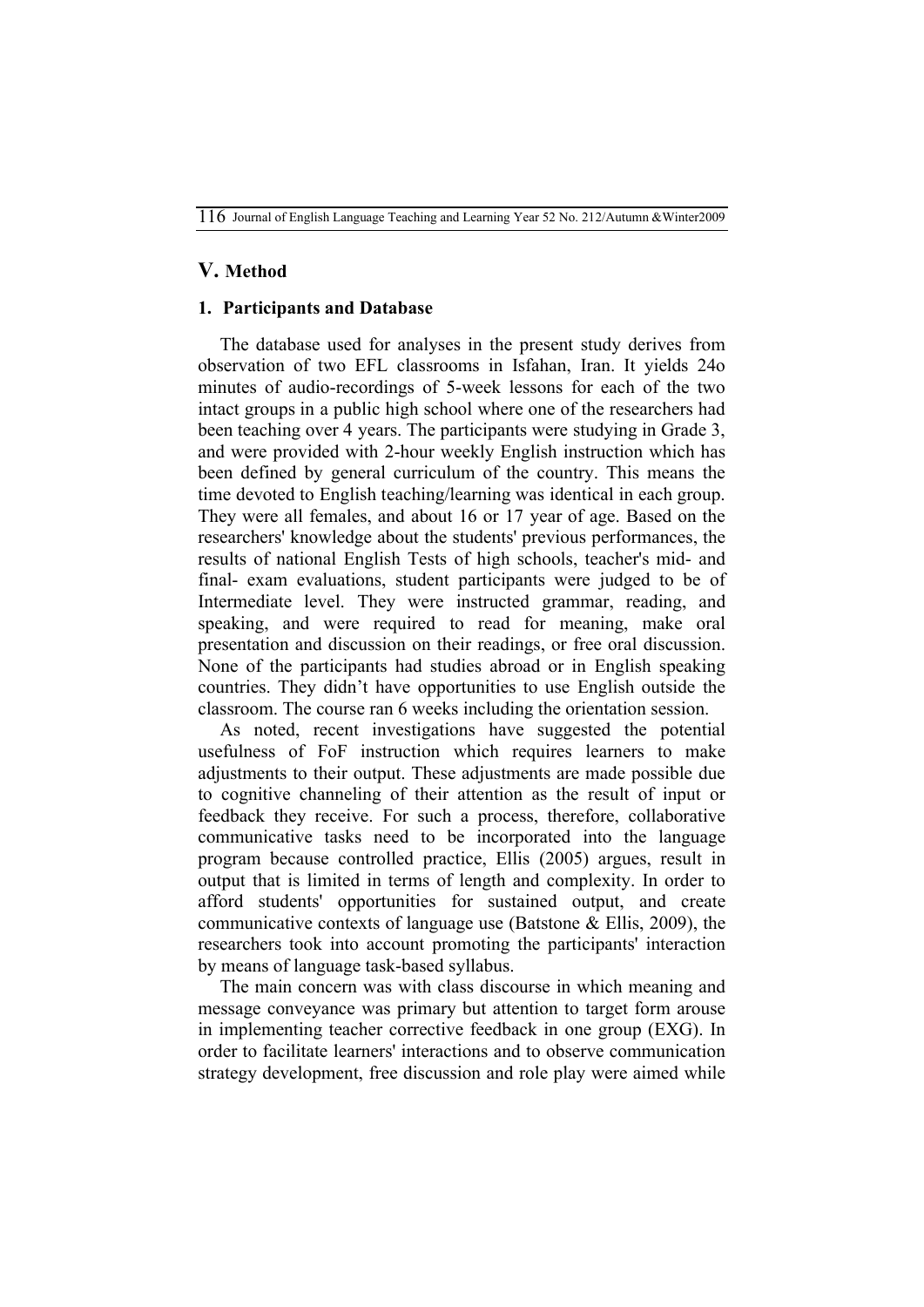grammatical items were also intended. This is in line with Ellis's (2005) , Ellis et al.'s (2008) claims that refer to the options in which two elements of focus-on-form and communicative tasks are considered essential and need both to be incorporated into the tasks.

#### **2. Procedure**

We arranged meeting before embarking on observing and recording interactions to inform the participants about the targeted tasks, and explain procedures to them. However, the aim of the study was not given to them. Due to the nature of the study, role play and free discussion in terms of everyday topics such as going on picnic, future aspirations, celebrations, and school regulations, were selected. Meanwhile, teacher's open-ended questions were incorporated in each classroom setting. Students were allowed to choose whatever role of their interests, to discuss or converse in any other topic they liked. Thus, the project was introduced by inviting groups to choose a topic or a role of interest and by EFL teacher's practicing some corrective feedbacks. Students' erroneous sentences were corrected as explicitly and as frequently as possible during the tasks, whereas in the other group such corrections were avoided. No specific forms were targeted by the researchers in CG. Dyads of 3 or 4 were formed in each class mostly with students' own choice of partners. Since a list of vocabulary or structures was not presented, this provided a chance for students to come up with incidental forms during their performances.

Whereas in some case it was not possible to avoid teacher-initiated pre-emptive FoF, we preferred to limit ourselves to corrective feedback (ie. Reactive FoF) where the need for assisting our learners was clear. Another impetus of this orientation came from Ellis et al.'s (2002) discussion on the need to "manufacture explicit learning opportunities out of the communication that evolves from a task" (p.428). A substantial element of CF thus merits the designation of reactive FoF treatment. In other group (CG), however, the instruction involved regular formal work on vocabulary building and learning. Students in each group were given planning time to think on their content and language beforehand as Foster and Skehan (1996) let their subjects have planning time to practice their subsequent oral output. This resulted in their subjects' gains in syntactic, lexical, and fluency development.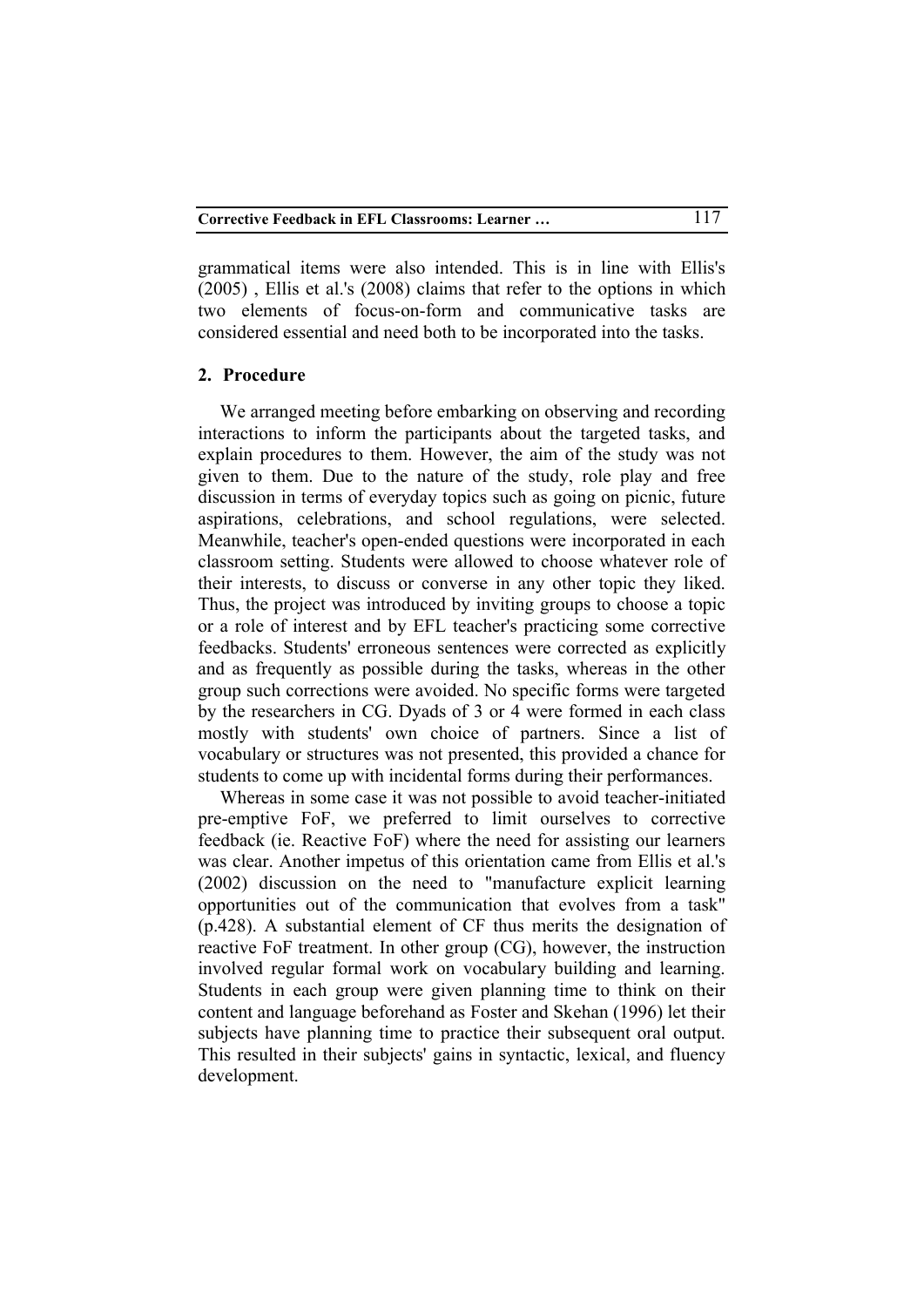118Journal of English Language Teaching and Learning Year 52 No. 212/Autumn &Winter2009

### **3. Data Collection and Data Analysis**

This study was carried out within the two EFL classroom settings after one week of preparation for negotiation in their dyads and groups. The data were collected from students' weekly class discussions and interactions. Form-focused instruction was integrated in Experimental Group (EXG) but in Control Group (CG) no attempt was made by the EFL teacher to address the erroneous utterances except the times that students solicited for a specific form needed in their own turns. The 240 minutes audio-recordings were analyzed by the researchers. The unit of analysis was Focus-on-Form Episodes (FFEs). FFEs were identified as " the discourse from the point where the attention to linguistic form starts to the point where it ends, due to a change in topic back to message or sometimes another focus on form" (Ellis et al., 2001a; 294). FFEs could consist of both meaning and form. Teacher reactions to learner errors, considered as CFs, were taken into account. In order to find how frequently attention to form was drawn explicitly or implicitly, each Reactive FFE was coded by the researchers. All turns with an error treatment by the teacher were classified as one of the following CF moves: *Explicit, Recast,* and *Teacher initiations to Self-Corrections by the learners.* These three types of CFs are in line with Lyster and Ranta's (1997) distinctions among 6 different types of CFs:

1. *Explicit correction:* refers to the explicit provision of the correct form by the teacher as teacher clearly indicates that students have made an incorrect from. This is assumed to be a very salient type of CF which increases the chance for noticing the feedback in input. See excerpt 1.

### *Excerpt 1( from the present dataset ):*

*S: My teacher don't correct our exams.*

*T: No, no, my teacher doesn't correct our exams. We need (s) here.* 

2. *Recast:* As mentioned before, recast can be defined as the teacher's reformulation of all or part of a student utterance minus the error. Thus, there is no clear indication (as the case in explicit correction) that an error has occurred. By means of recast, teacher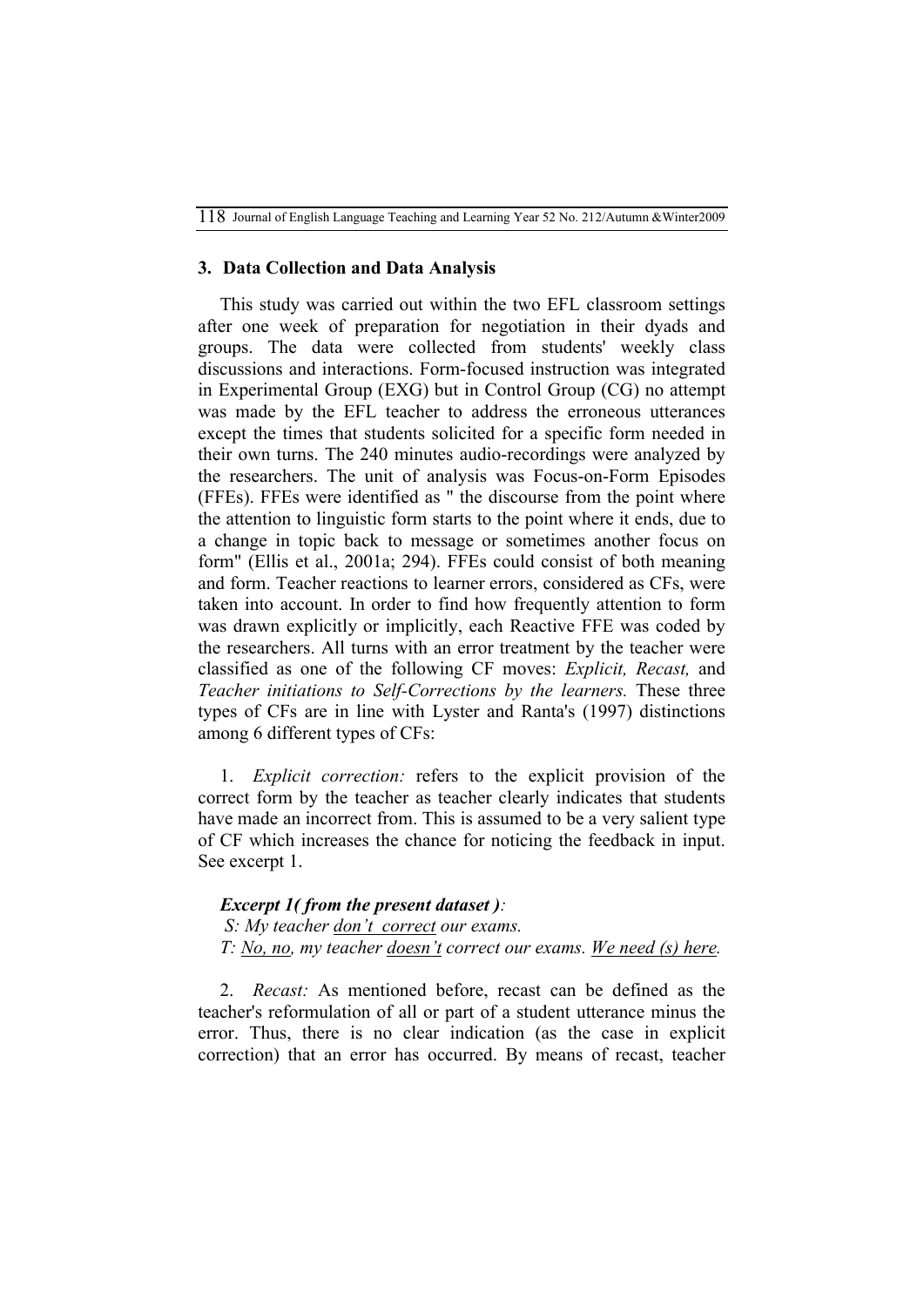repeats the utterance with changes. So it is less salient than the explicit correction. See excerpt 2.

#### *Excerpt 2 (from the present dataset)*:

*S: When I was a child, once I was frightened with a horse. T: You were frightened by a horse.*

*S: aha,….*

3. *Clarification Request:* A third possibility for teacher to have students' errors corrected is to indicate to them either that their utterance is ill-formed or that their utterance has been misunderstood by teacher. Lyster and Ranta (1997) argue that this type of CF can refer to problems of either comprehensibility or accuracy or both. Clarification requests including phrases such as "pardon me", "sorry" or "what do you mean by X?" create opportunities for students to clarify their erroneous utterance by expanding or rephrasing it.

4. *Metalinguistic feedbacks:* This type of CF contains metalinguistic comments, information, or questions that raise the learners' awareness of the erroneous utterances, without teacher explicit provision of correct form. This means metalinguistic feedback points to the nature of error but attempts to elicit the information from the students. Grammar explanations or lexical paraphrases are typical to metalinguistic feedback.

5. *Elicitation:* Elicitation refers to techniques used by teachers to elicit the correct form from the students. Teachers strategically pause to allow students to complete the utterance or "fill in the blanks" or reformulate their utterances.

6. *Repetition:* Another possibility for student self-correction is use of repetition as negative feedback. Teachers repeat, in isolation, the students' errors, usually adjusting their intonations to highlight the errors.

Concerning our second aim, i.e., learners' development of *communicative strategies*, the audio-recordings of learner-learner interactions in the two settings were also analyzed. In this study, some of the communication strategies defined by Tarone (1980), and Chesterfield and Chesterfield (1985) in face-to-face exchanges, were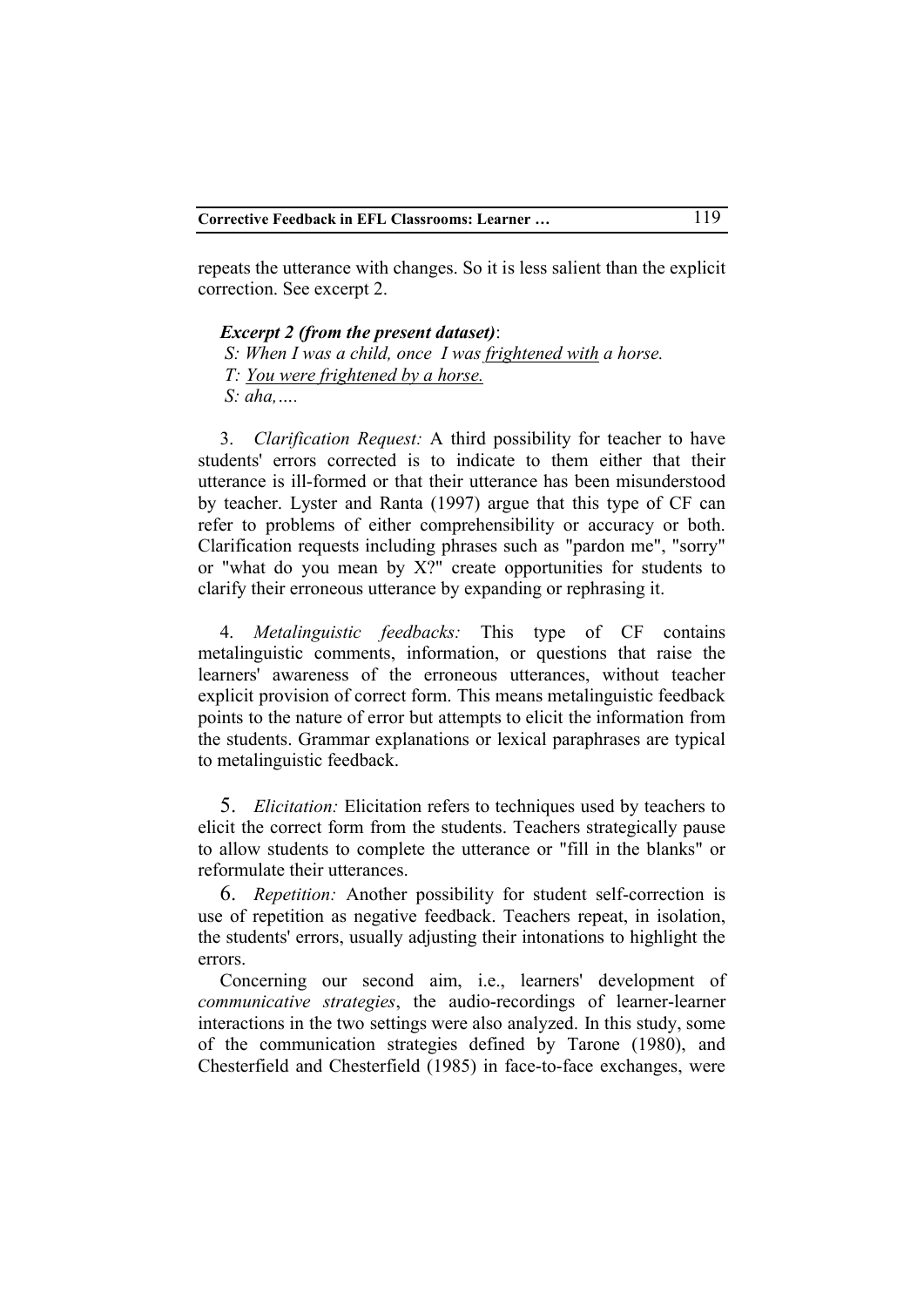used. The followings illustrate the most commonly used strategies drawn from this study.

*1) Clarification checks***:** clarification checks or requests refer to attempts made to broaden understanding or knowledge of the target language by asking the speaker to repeat or explain a previous utterance.

*2) Asking for Assistance:* Appeals for assistance occur when an interlocutor spontaneously asks another one for the correct term or structure, or for help in solving a problem.

*3) Monitoring:* Monitoring or self-correction strategy is composed by the speaker or listener when s/he recognizes and verbally corrects her/his grammatical structures, style, etc. Monitoring may not seem to help the negotiation of meaning, however, it reinforces the correct selection of words and usage of structures (Lee, 2001).

*4) Elaboration:* Elaboration refers to provision of information beyond that which is necessary to carry on the interaction.

*5) Language Switch (use of L1):* Speaker/listener uses L1 to express lexical items or ideas unknown to her/him, without bothering to translate.

*6) Repetition:* The strategy refers to speaker's imitating or echoing a word modeled by another, or incorporation of a word or structure used previously into utterance.

*7) Circumlocution:* When learner does not know the appropriate target-language item or structure, s/he describes the characteristics or elements of the object or action rather than the target item.

The third key concern of the present study is learner uptake. Concerning the uptake, Lyster (1998 b) refers to learners' response to the feedbacks they receive on their own effort to communicate. In their elaborated model, Lyster and Ranta (1997) distinguish between "correct/successful" uptake if erroneous utterance is repaired, and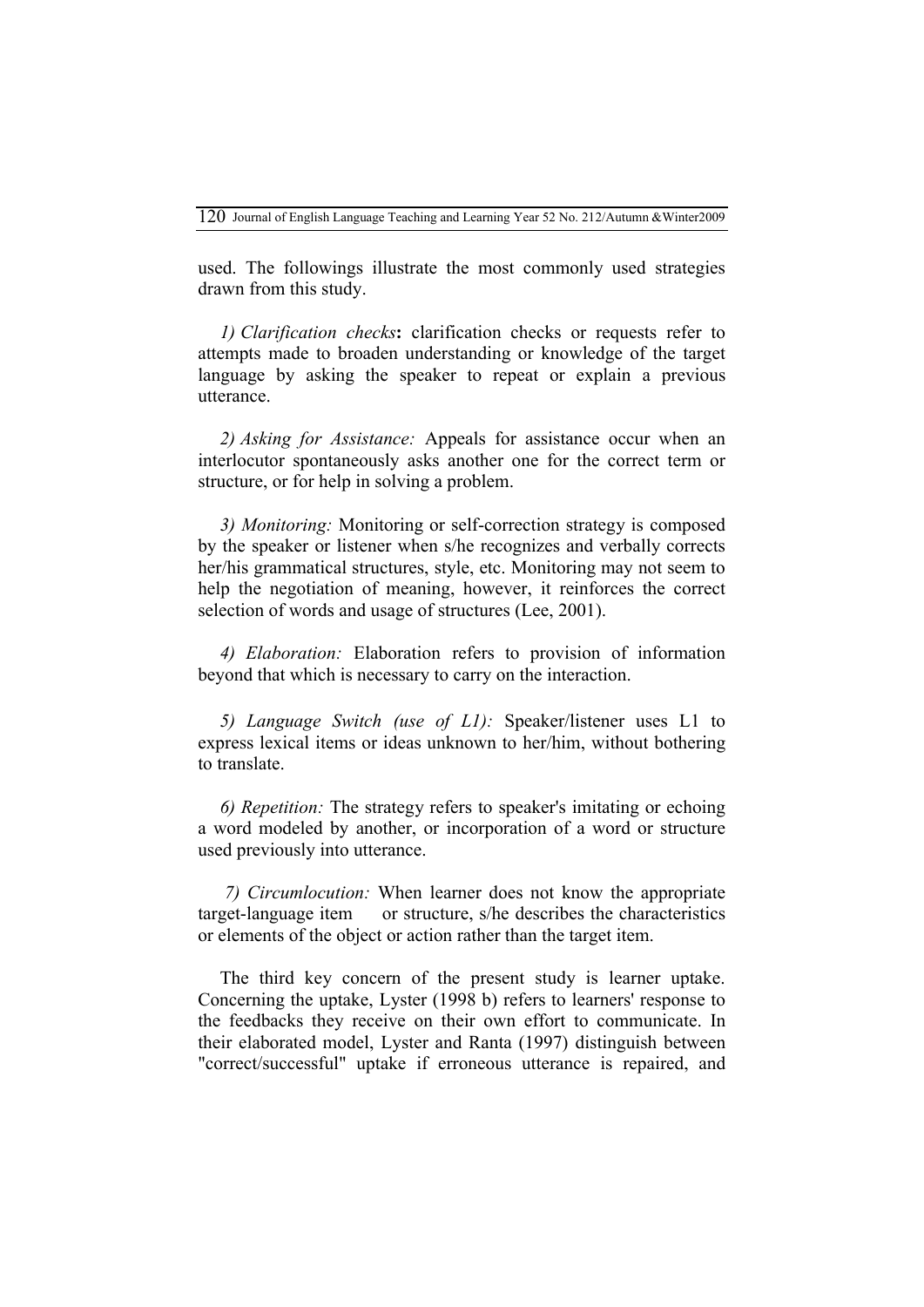"incorrect/unsuccessful" uptake which continues to need repair in some way. "Need-repair", they argue, includes students' acknowledgements such as "*yes", "uhumm", "oh",* hesitations, etc. Teachers might again provide CF when the utterance needs repair, or if not, then there would be topic continuation to keep the flow uninterrupted. Learners' responses to teacher CF, increase the possibility that they notice the "gap" or the linguistic element. Frequency and distributions of learner uptake will be discussed next.

## **VI. Results:**

Results are presented relating to a) Overall occurrences, and different types of EFL teacher's CFs; b) Kinds and distributions of EFL learners' negotiation strategies; and c) The relation of CF provision to the different types of uptake in EXG.

The present dataset contained a total of 163 teacher turns involving the 6 types of CF explained in literature. All students' productions which contained at least one error were given negative feedback. The overall FFEs were identified in 240 minutes of classroom interactions, that is, one FFE in every 1.54 minute. Therefore one might conclude that FoF moves can be general occurrence in EFL classes. Table 1 provides the distribution of CF types in Experimental EFL classroom setting. The overall occurrence of FFE in the present study is as frequent as identified FFEs in 12 hours by Ellis et al. (2001b). Lochtman's (2002) study in an analytic FL teaching setting in Belguim secondary schools reported 394 FFEs in 600 minutes of reactive FoF instruction. So, he found a ratio of roughly one case in every 0.6 minute. This high percentage of occurrence suggests that one important feature of analytic setting is the ample amount of teacher CF. Moreover, Lyster (1998 a) findings in immersion instruction show 921 FFEs in 18.5 hours, a rate of one FFE in every 1, 20 minutes. Likewise, Lyster and Ranta (1997) found 1372 turns with CFs in 4 immersion classrooms at the primary level. The total turns were found in 18.3 hours of classroom interactions taken from 14 subject-matter lessons and 13 French language arts lessons. So, in every 1.24 minute, one FFE occurs. The overall occurrence of FFEs in the present study is not as frequent as it was in Lochtman (2002), and nor as that reported in Lyster and Ranta (1997) mentioned above.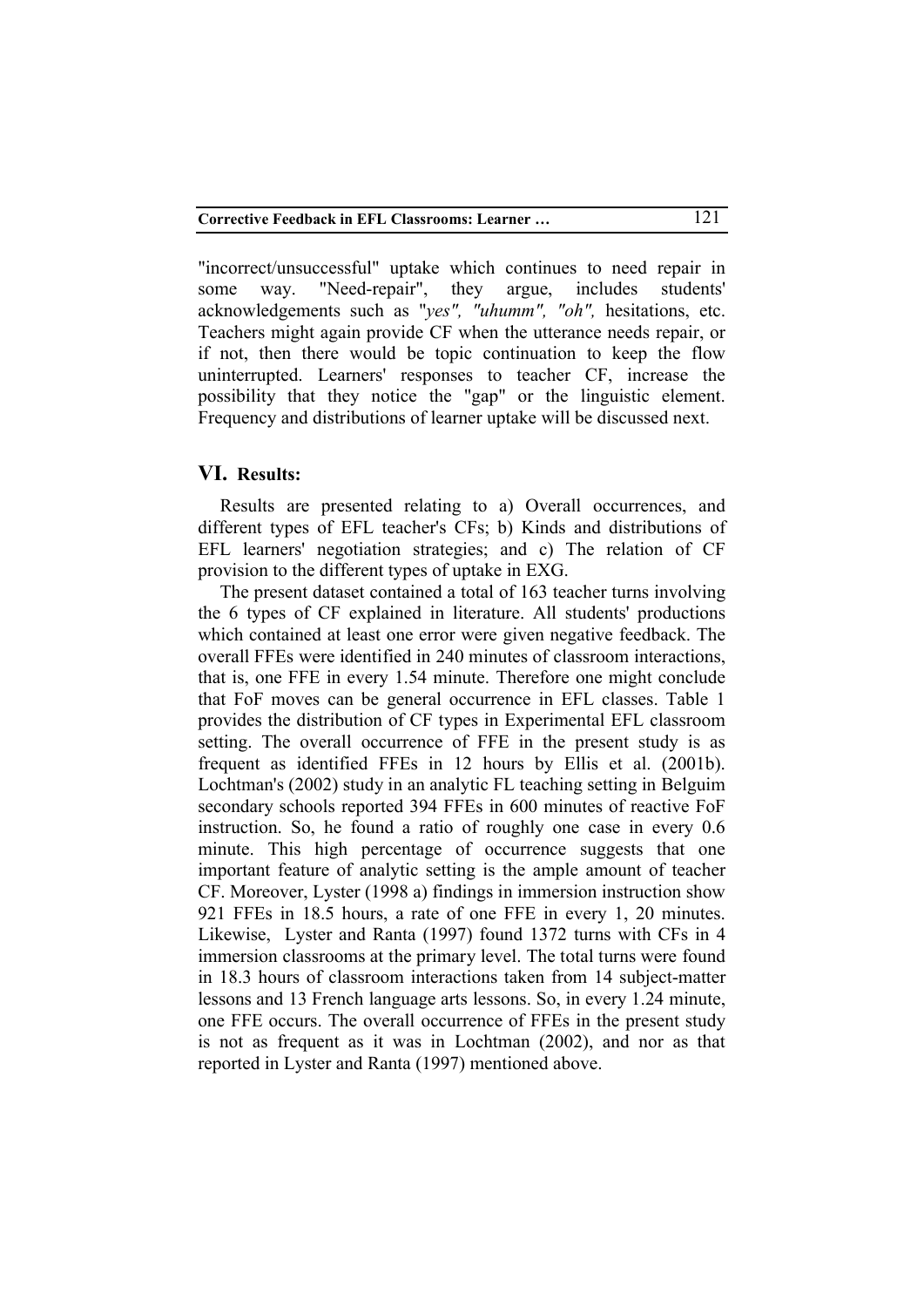| <b>Types of CFs</b> |                             | Raw | percentage |  |
|---------------------|-----------------------------|-----|------------|--|
| 1.                  | Recast                      | 45  | 27.60 %    |  |
| 2.                  | <b>Explicit Corrections</b> | 15  | 9.20%      |  |
| 3.                  | Initiations to Self-correct |     | 63.24 %    |  |
| А.                  | Clarification requests      | 36  | 22.08%     |  |
| В.                  | Elicitations                |     | 4.30 $%$   |  |
| C.                  | Metalinguistic feedback     | 48  | 29.50 %    |  |
| D.                  | Repetitions                 | 12  | 7.36 %     |  |
| Total               |                             | 163 | 100 %      |  |

**Table1**. Frequency and Distribution of different Types of CF targeted in EXG

As Table 1 shows, an interesting finding related to the discourse of particular experimental setting (EXG) is EFL teacher's preference for different feedback types and total distribution of CFs across the types. The largest category is metalinguistic (approximately 30 %) which account for almost one-third of all teacher correction moves. The other most frequent category is the recast (28 %). These two largest categories account for over half (57 %) of the total number of EFL teacher's corrective turns. Another interesting finding is that almost two-third of the total correction moves by EFL teacher provide the learner with opportunities to correct themselves (63.24 %) (See Figure 1). Within this particular type of CF, subcategories other than metalinguistic feedback, distributed in decreasing frequency are as follows: clarification request (23/08 %), repetition (7.40 %), and elicitation (4.30 %). The lower rate of repetition shows that EFL teacher did not prefer this correction type or it has co-occurred with other teacher feedbacks. Only a very small number of student selfcorrection consists of elicitation in present data. From this finding, it appears that eliciting the target form from the learners provoke more teacher supports to let them produce the correct target form.

A second aim of the present study was to examine the effect of CFs on students' development of negotiation strategies in the two settings. So, the communication strategies used by groups and dyads of the two classes were analyzed. The frequencies and distributions of the major strategies employed by the learners are displayed in Table 2. Findings demonstrate that learners who received CFs on their output focused more on negotiations of both meaning and form (N=124 for EXG). To compare the distribution of strategies in the two EFL settings, a Chi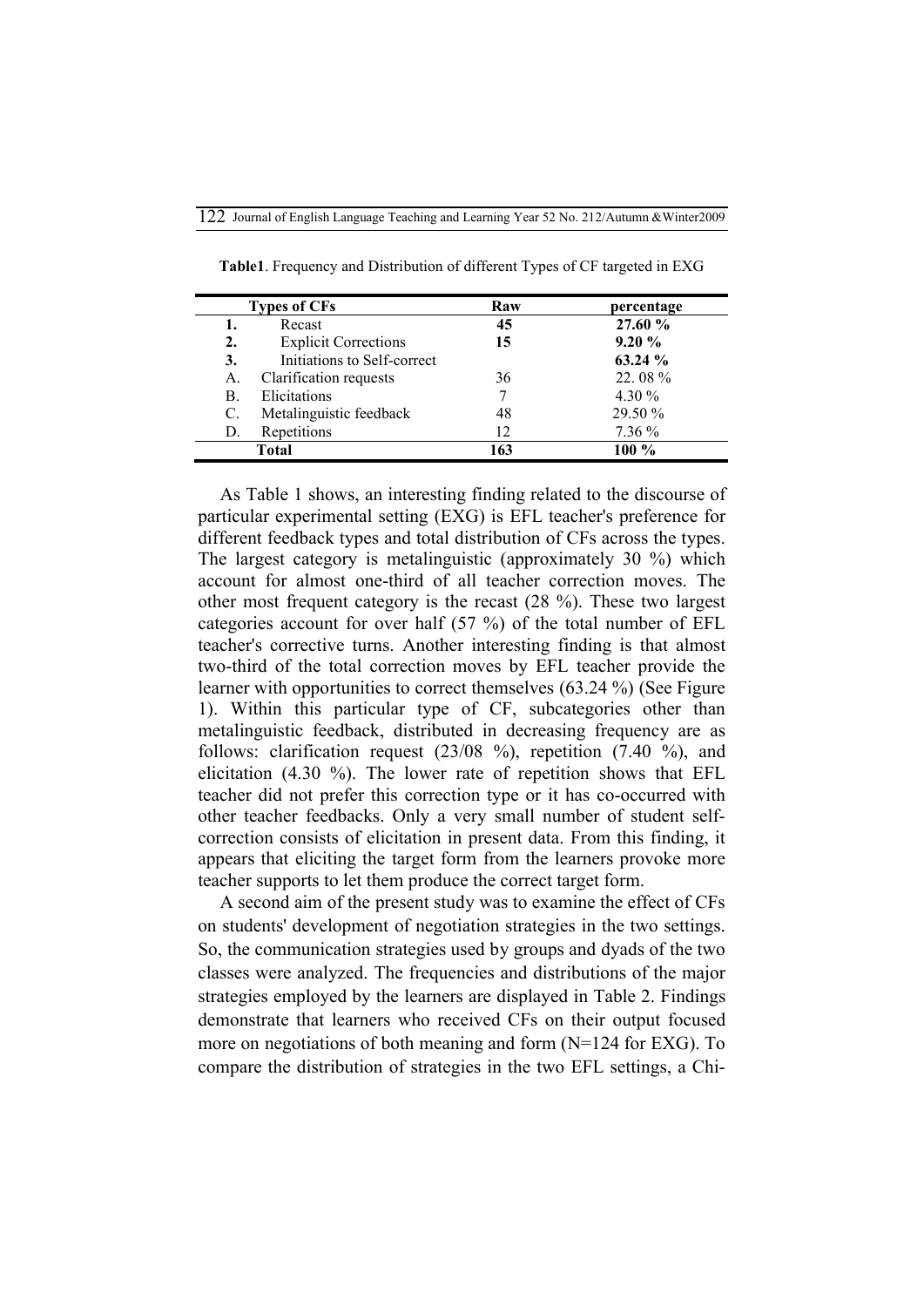square analysis was subsequently performed on the raw frequency counts of categorical data. The results reveal that there is a significant



**Figure 1.** Frequency and Distribution of "Initiation to self-correct" CFs compared to the 2 CFs without this function

difference between the EXG and CG in their use of negotiation strategies with higher rate in EXG ( $\gamma$ 2=23.12; df=1; p < 0.01) The rate reveals that their strategy employment is three times as much as those of CG learners who preferred more attention to content (the total number of strategies was 36).

Within group analyses show that one-fourth of the overall strategies in EXG consisted of students' "Request for clarification" (See Figure 2). The second single largest category is "Monitoring" which, roughly, accounts for another one-fourth of the total observations. The other negotiation devices in deceasing frequencies are: "Elaboration" (18.5 %), "Repetition" (11.30 %), "Asking for assistance" and "circumlocution", each with the approximate distribution of 10 %, and finally the use of mother tongue or "Language Switch" that comprises the least amount in EXG (3.22 %). Strikingly, in CG the most frequently used strategy is "Request for clarification" but not as frequent as that of EXG (the difference was significant:  $\chi$ 2=16.89; df=1; p < 0.01). This particular strategy also consisted the most frequently used devices in Lee's (2001) findings.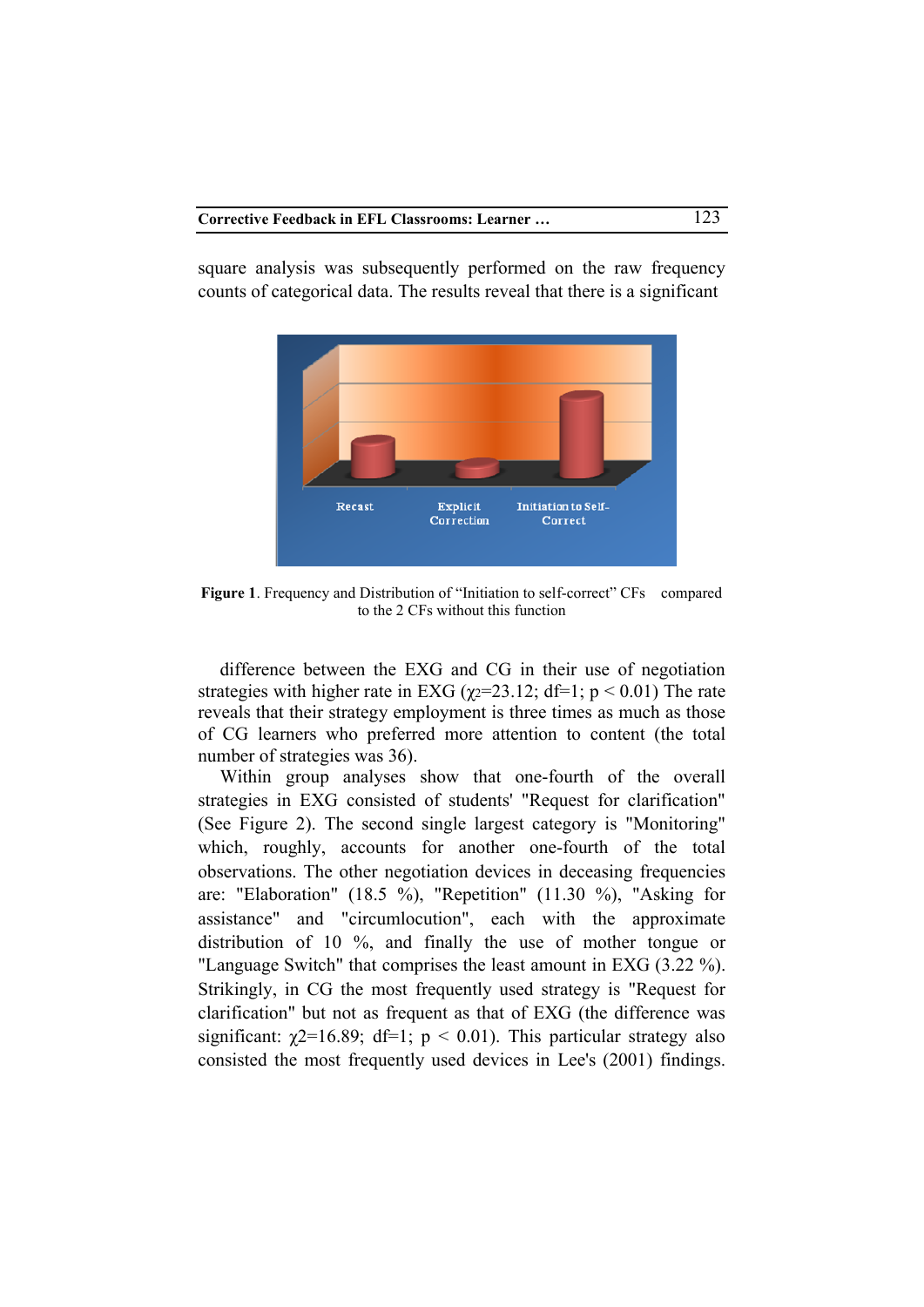Whereas learners in EXG monitored and self-corrected their erroneous utterance, CG

**Table 2**. Frequency and Distribution of Major Negotiations Strategies used by the Students

| <b>Communication Strategies</b><br>(EXG) | <b>Control Group (CG)</b> | <b>Experimental Group</b> |  |
|------------------------------------------|---------------------------|---------------------------|--|
|                                          | N                         | N                         |  |
| 1. Monitoring                            |                           | 28                        |  |
| 2. Repetition/Imitation                  |                           | 14                        |  |
| 3. Elaboration                           |                           | 23                        |  |
| 4. Request for clarification             |                           | 31                        |  |
| 5. Asking for assistance                 |                           | 12                        |  |
| 6. Language switch                       | 10                        | 4                         |  |
| 7. Circumlocution                        |                           | 12                        |  |
| TOTAL                                    |                           | 24                        |  |

learners didn't appear to monitor their output to that much. Similarly, they did not elaborate much (3 cases vs. 23 for CG & EXG respectively), nor circumlocated, or even hardly asked for each others' assistance (3 cases vs. 12 for CG & EXG respectively). Obviously, "Request for clarification" and "Language Switch" were used more frequently than other strategy types (27.7 % and 16.6 % respectively). Data analyses show that CG learners used these two devices when they required target-language vocabularies or idioms in 90 % of times.



**Figure 2**: Frequency and Distribution of Major Negotiations Strategies used by the Students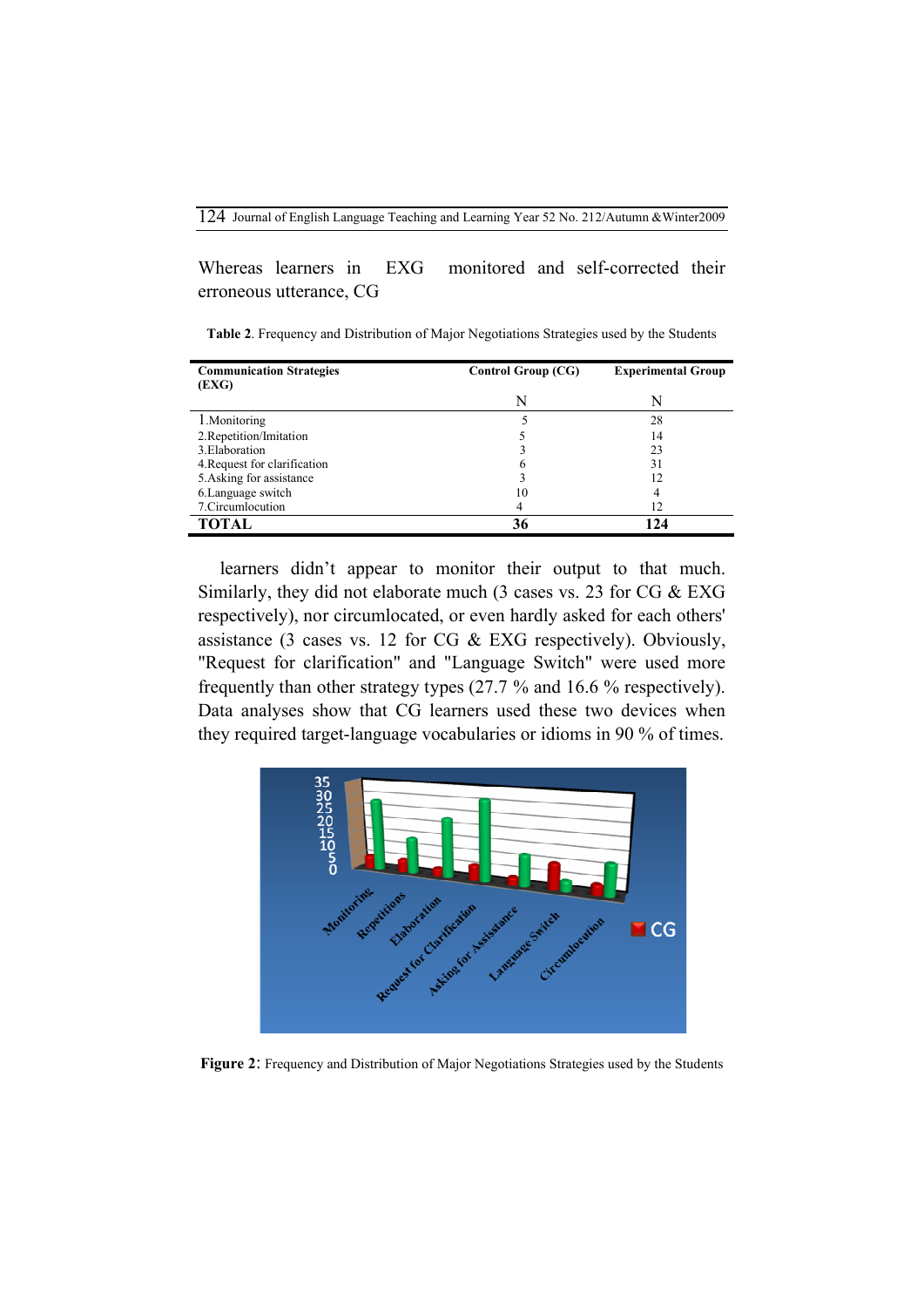The last point of interest was to explore whether all types of feedbacks were equally effective in leading to learner uptake. This question can be addressed by referring to the patterns of learners' uptake following different CFS in EXG, which are presented in Table 3. Every learner's response following teacher CFs was coded as "Repair", "Need-repair" and "No-uptake". It is evident that the recast, the most frequently employed feedbacks, is the most likely to lead learner No-uptake (42.5 %). Only 38 % of the total recast moves lead to uptake. Metalinguistic and explicit corrections are the most successful types of feedback leading to successful uptake (52 % and 45 % respectively) with metalinguistic more successful at eliciting repair. In the present study over two-third of repetitions lead into need-repair (71%). Finally clarification request and elicitation are similar in that they both lead to 18 % of successful repairs although elicitation leads to topic continuation 19 % of the time but the rate is 23 % for clarification requests.

| CFs                                | <b>Repair</b> | <b>Need Repair</b> | <b>No Uptake</b> | <b>Total</b> |
|------------------------------------|---------------|--------------------|------------------|--------------|
| 1. Recast $(n=45)$                 | 38%           | 16%                | 46%              | $100\%$      |
| 2. Explicit<br>Correction $(n=15)$ | 45%           | 12.50%             | 42.50%           | 100%         |
| 3. Clarification<br>$(n=36)$       | 35%           | 42%                | 23%              | 100%         |
| 4. Elicitation $(n=7)$             | 18%           | 63%                | 19%              | 100%         |
| 5. Metalinguistic<br>$(n=48)$      | $52\%$        | 25%                | 23%              | 100%         |
| 6. Repetition $(n=12)$             | 21%           | 71%                | 7%               | 100%         |

**Table 3**. Uptake following Teacher different types of CFs

## **VII. Discussion**

The main purpose of the present quasi-experimental study was to manipulate a variety of CFs variables in EFL classroom discourse to investigate the efficiency of teacher error treatment for the development of interactional moves, strategies, or learner uptake. For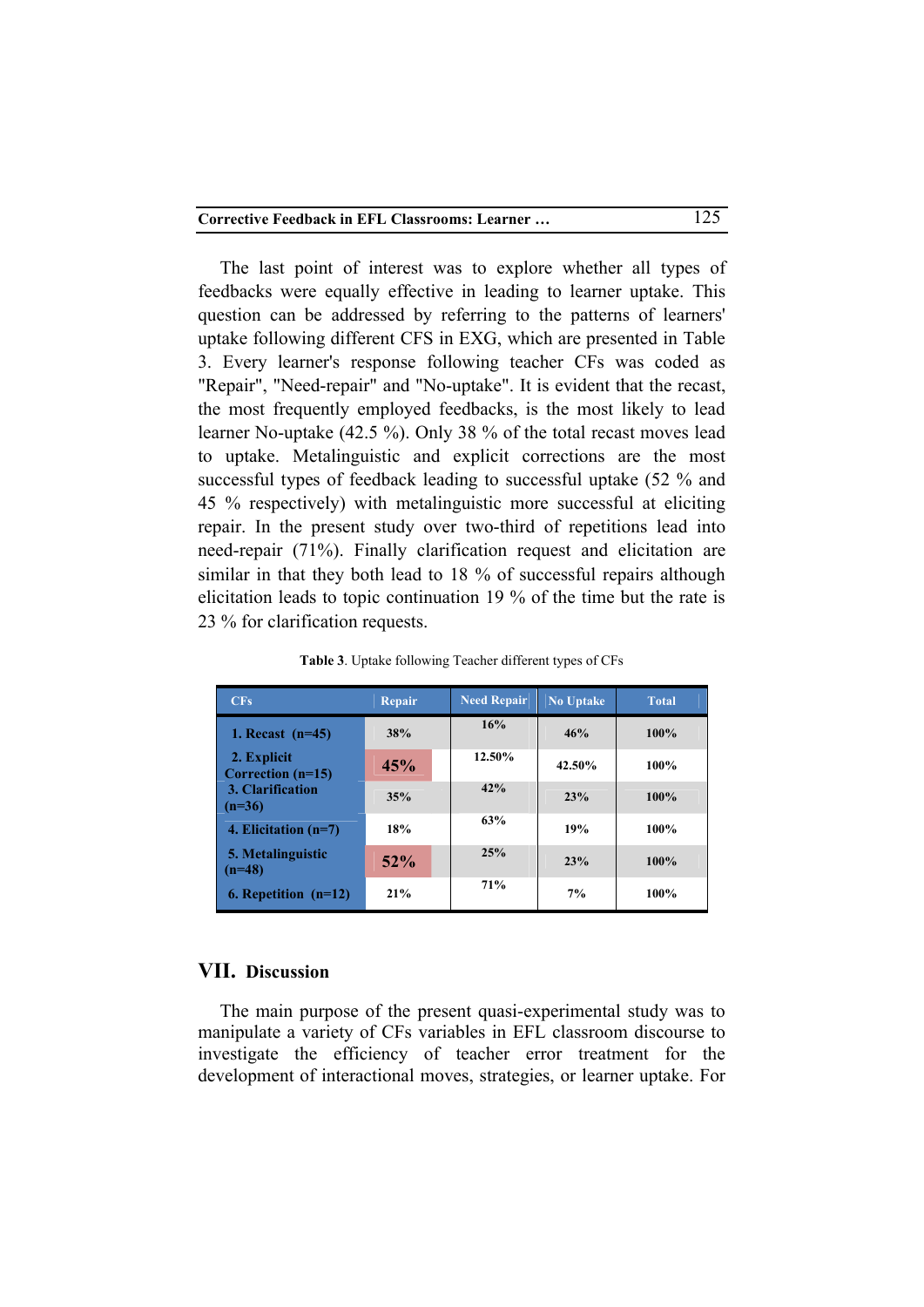such intentions, the study set out to investigate the topic of "Grammar Instruction and Error Correction" from the perspective of FFI which could integrate "Form-focused" and "Meaning-focused" approaches. Such integration, in turn, functions as a matrix in which language learning takes place. This pedagogy was applied in L2 instruction in our EXG with a view to document the frequency and distribution of CFs in relation both to learners' negotiation strategy enhancement and to their uptake as well. Learners' participations in two communicatively-based settings were activated by means of appropriated tasks that according to Batstone & Ellis (2009) foster communicative ability.

Evidently, the EFL teacher provided feedbacks or negative evidence on approximately 90 % of the learners' turns with error in Experimental group. Our results suggest that EFL teacher provided the whole range of CFs to engage more attentional resources and enjoy more negotiations of form. Of note, metalinguistic type is the single largest category (one-third of the overall occurrences). This seems to be more typical of FL Teaching context. Secondly, recast comprises over one-fourth of all feedback moves. The more initiations to selfcorrections in the present study is to rely less on modeling techniques like recasts which lead to repair less than metalinguistic or explicit corrections. Looking at recast in the same vein as many researchers (eg., Clave, 1992, mentioned in Lyster, 1998 b ; Lyster & Ranta, 1997; Lyster, 1998 b), it becomes evident that learners' may not notice the modifications entailed in this particular type of feedback. We can, therefore, refer to the term "ambiguity" in recasts as proposed by Lyster (1998 b). Similarly, Netten's (1991) observational data from a study in immersion classrooms revealed insufficiency of recasting in indicating the significance of modifications to the learners, particularly low achievers. The findings on larger rate of "No-uptake" is, thus, in consistency with Lyster' s argument on the corrective role of recasts which don't convey what is unacceptable in L2, nor do provide the learners with ample opportunities to incorporate the reformulations.

In contrast, teacher's frequent use of metalinguistic feedback and clarification requests that comprised roughly 50 % of the total CFs gives clue to the learners to clearly notice the mismatch between their erroneous sentences and target-language form. These findings are also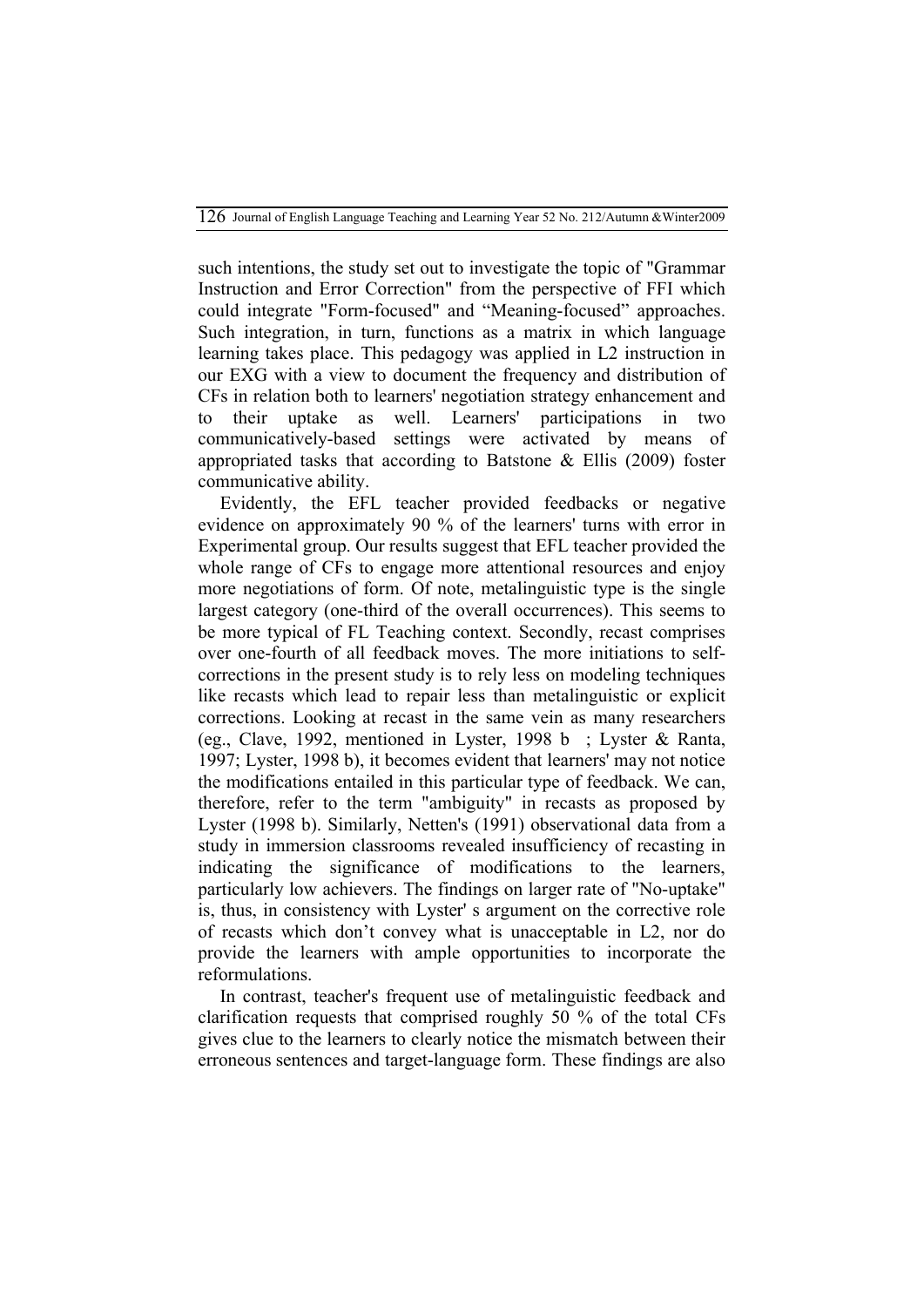more in line with Spada's (1997) findings on the effect of less implicit FFI as ways of drawing learners' attentions to form. This suggests the efficiency and salience of metalinguistic, clarification negotiations, and explicit corrections as corrective feedbacks in EFL contexts. It is important to acknowledge that repetitions and elicitations were preferred least frequently by the EFL teacher in EXG. Given the levels of L2 proficiency of the learners in this study, the teacher was reluctant to use these types of CFs as students appeared to need more interventions and support by their teacher. This is in congruence with Allwright and Baily's (1991) argument on the uselessness of simple repetitions and modeling when learners cannot perceive their utterances as erroneous and they are in need of more opportunities for self- or other-initiated repairs.

The question now is how feedback-uptake sequences engage students more actively when teacher's corrective signals are provided to the learners. On the basis of the results, this question can be answered by addressing the more adjustments made to initial utterances i.e. via referring to negotiation strategies used by the learners. Whereas the learners in CG modified their ideas only by requesting for particular lexical items, expressions, or idioms they didn't possess, the discourse in EXG continued with learners' negotiations toward mutual comprehensions by means of attentions to both meaning and form. This concurs with the widespread acceptance that acquisition also requires that learners attend to form i.e. to formfunction mapping (Schmidt, 1993). In CG, we found a smaller range of lexical items as well as more problematic structures and pronunciations. Analyses of the learners' interactions in EXG showed that they didn't ignore each other's communication breakdowns, ambiguities, or errors but they interacted with their English teacher when needed. In this sense, they followed the flow of communication by striving to respond to the input and paying attention to their output using a higher rate of strategies. Having recognized their own mistakes in the process of negotiations, the learners self-corrected their sentence structures or lexical items six times as much as CG. For example, Past Participle Adj (eg., amused) and Present Participle form of Adj (eg., amusing) are often mistakenly used by high school EFL learners. Incidentally occurring items as such were self-corrected by the students in EXG and they were further asked to clarify the point if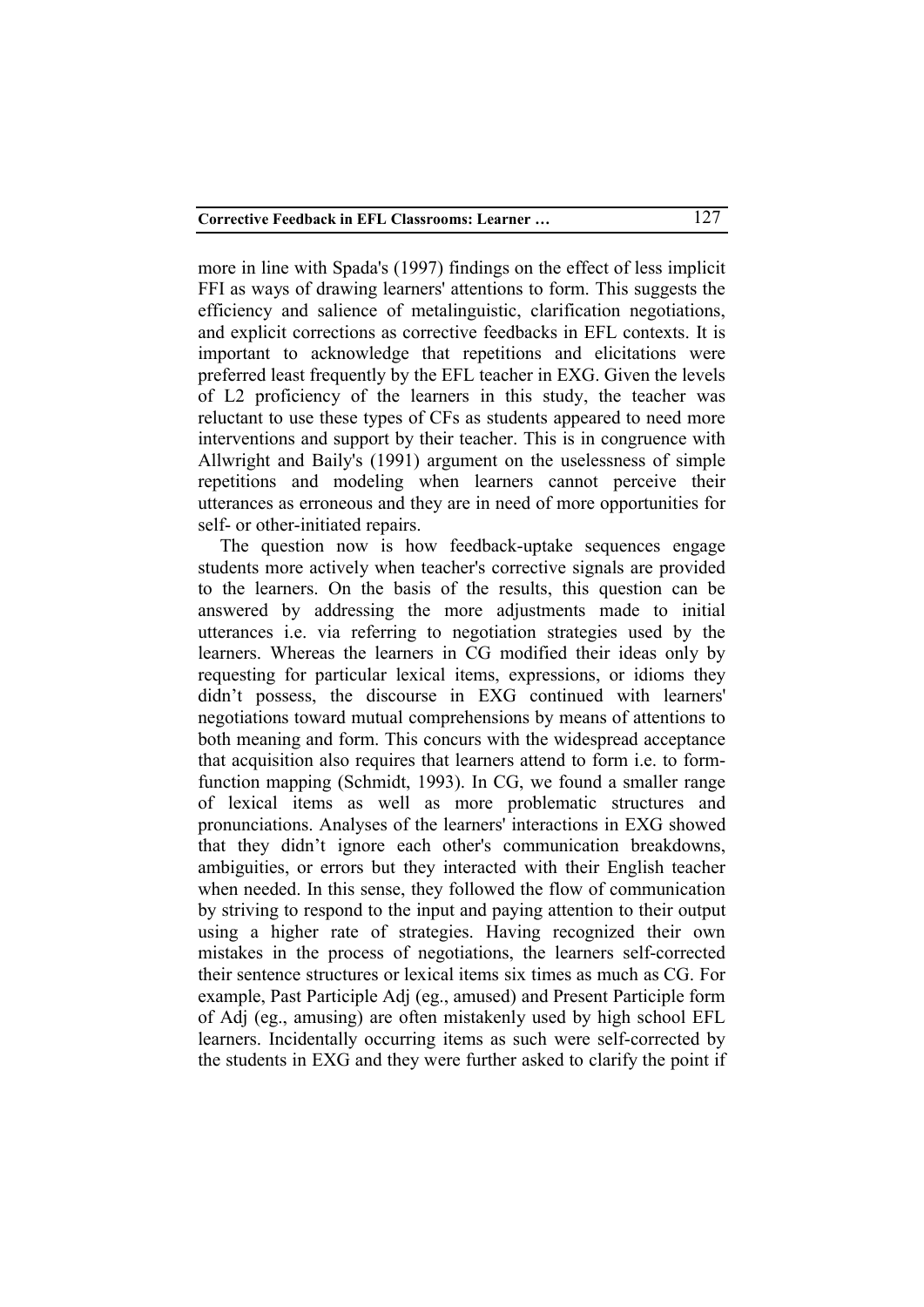communication problems occurred thereof. Likewise, they were asked to elaborate for instance on the lexical items such as "athlete", "wrestling", "competition", etc. all related to the "Olympic" theme they discusses. However, our findings do not indicate that learners corrected as many erroneous utterances as they could have made.

Overall, the results show up a convergence with Lee's finding with reference to "clarification" and "self-correction" as the most frequent strategies used by L2 learners. Although learners in our CG also relied on "clarifications" and "repetitions", they didn't use them as frequently as "Language Switch" as a safe way to continue the topic. However, the results do not align with Lee's findings which revealed use of "circumlocution/approximation" and "Language Switch" as the least used devices. A possible explanation might be taken to suggest that Lee conducted his study in an online environment but the present findings obtained from face-to-face negotiations. Interestingly, in contrast to CG, "Language Switch" was the least frequent strategy in EXG's interactions as EXG learners developed different communication devices which facilitate comprehensibility of input and output. The results confirm that EXG learners resorted to negotiation strategies significantly differently from CG learners. In fact, EX learners were able to work as effective knowledge source for each other as this is supported by Zhao and Bitchener (2007). Drawing on the present findings, one can conclude that negative feedback is meaningful for EFL learners because it allows them to try out different negotiation devices in attempt to modify their input and output. This leads more to a balance between content, function, and accuracy (Ellis et al., 2001 a; Lee, 2001; Skehan, 1998).

The third research question addressed EFL learners' uptake and repair. In fact, the question involves whether EFL learners have noticed all feedback types provided. Given the dominance of metalinguistic and recast CFs, the discussions focus first on these categories. Teachers consistently use recasts to echo learners' errors and provide them with opportunities to correct themselves but instances of uptake suggest that learners who are often provided with recasts are less actively engaged in repair (successful uptake) than in metalinguistic, or explicit CFs. Although the rate of "Need-repair" following recasts is less than other CFs (except in explicit category), almost half of recasts are followed by topic continuation. Therefore,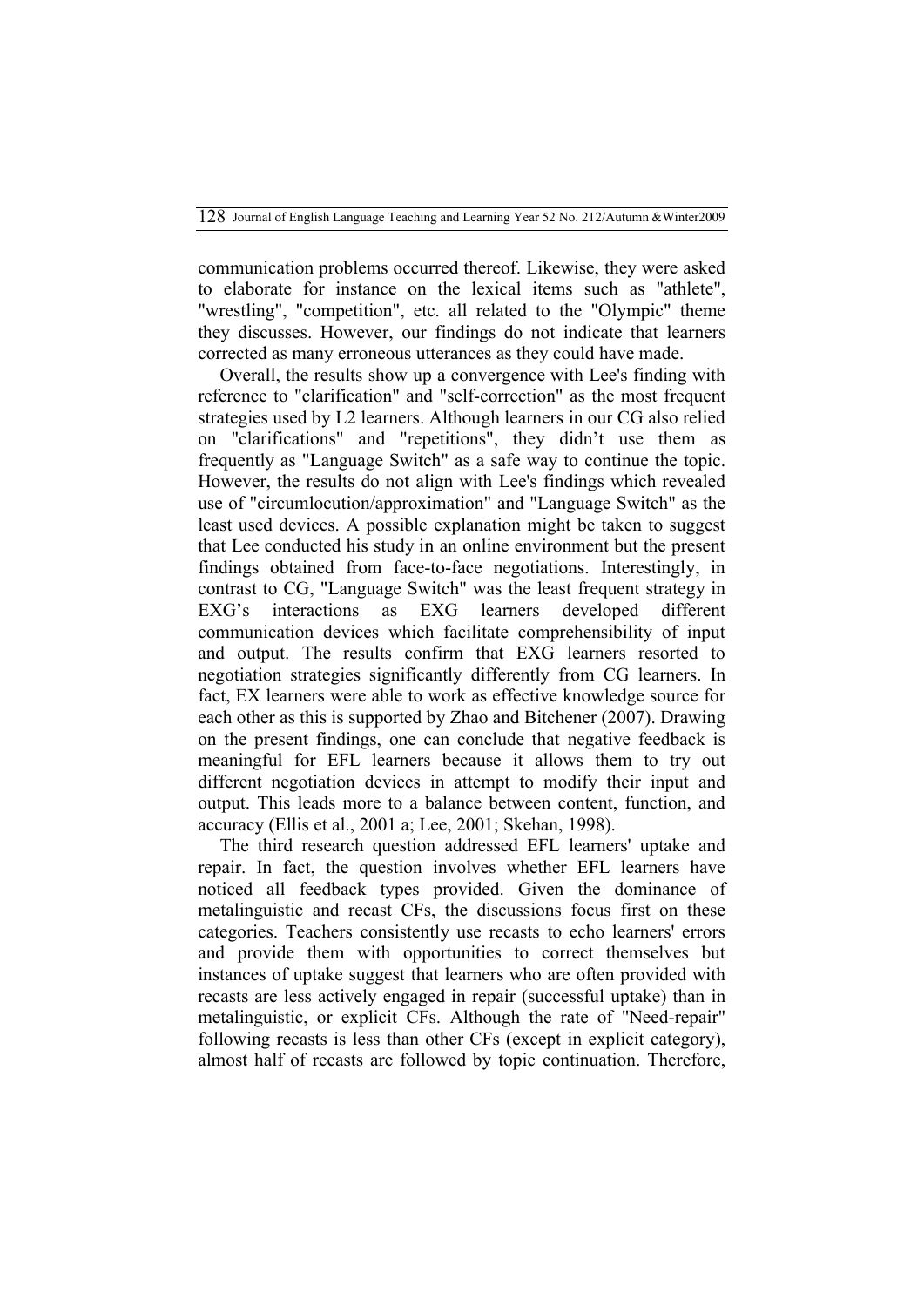there is little evidence that learners have actually noticed the "gap". Metalinguistic, in contrast, eliminates this ambiguity of recast by allowing the learners to correct themselves over twice as much as "no uptake" or unsuccessful uptake. This is well reflected by Sheen's (2004) study in 4 instructional context (Canadian & Korean settings) which revealed recasts are not effective to the extent that students might mistake them for non-corrective repetitions.

The correction moves consisting of explicit and metalinguistic types appear to result in less unsuccessful uptake and might have an advantage over other types of corrections. Lyster and Ranta (1997) are right, in that when signals are provided to the students as in explicit CF, they are assisted in the reformulation of the erroneous utterances. Lyster (2002) also argues that learner-generated repair following teachers' provision of elicitation involves a different level of processing than teachers' recast. If he is right, then EFL contexts such as Iran might be less facilitative of acquisition because elicitation and repetition were so rare. However, more research within or across EFL contexts is needed as the absence of uptake after particular corrective feedbacks does not necessarily mean that the "gap" has not been noticed.

## **VIII. Conclusion and Future Research**

To conclude, drawing on conversational functions of negotiation, the researchers in this study focused on provision of CF pedagogy in EEF setting. EFL teacher enjoyed almost all correction strategies during meaningful interactions in task-based orientation that nonetheless provided EFL learners with timely opportunities to perceive form-function links. Findings of this study further show that participants in CF atmosphere also used communication strategies similar to those used by their teacher and they proved to be significantly different in their employment of negotiation devices when compared with non-CF group (CG). Finally, findings on successful uptake suggest that metalinguistic and explicit corrections could be usefully incorporated into EFL setting. Although the study suggests that incidental CFs in FoF pedagogy can result into noticing of linguistic items during meaning-focused interactions, the results should be interpreted with caution.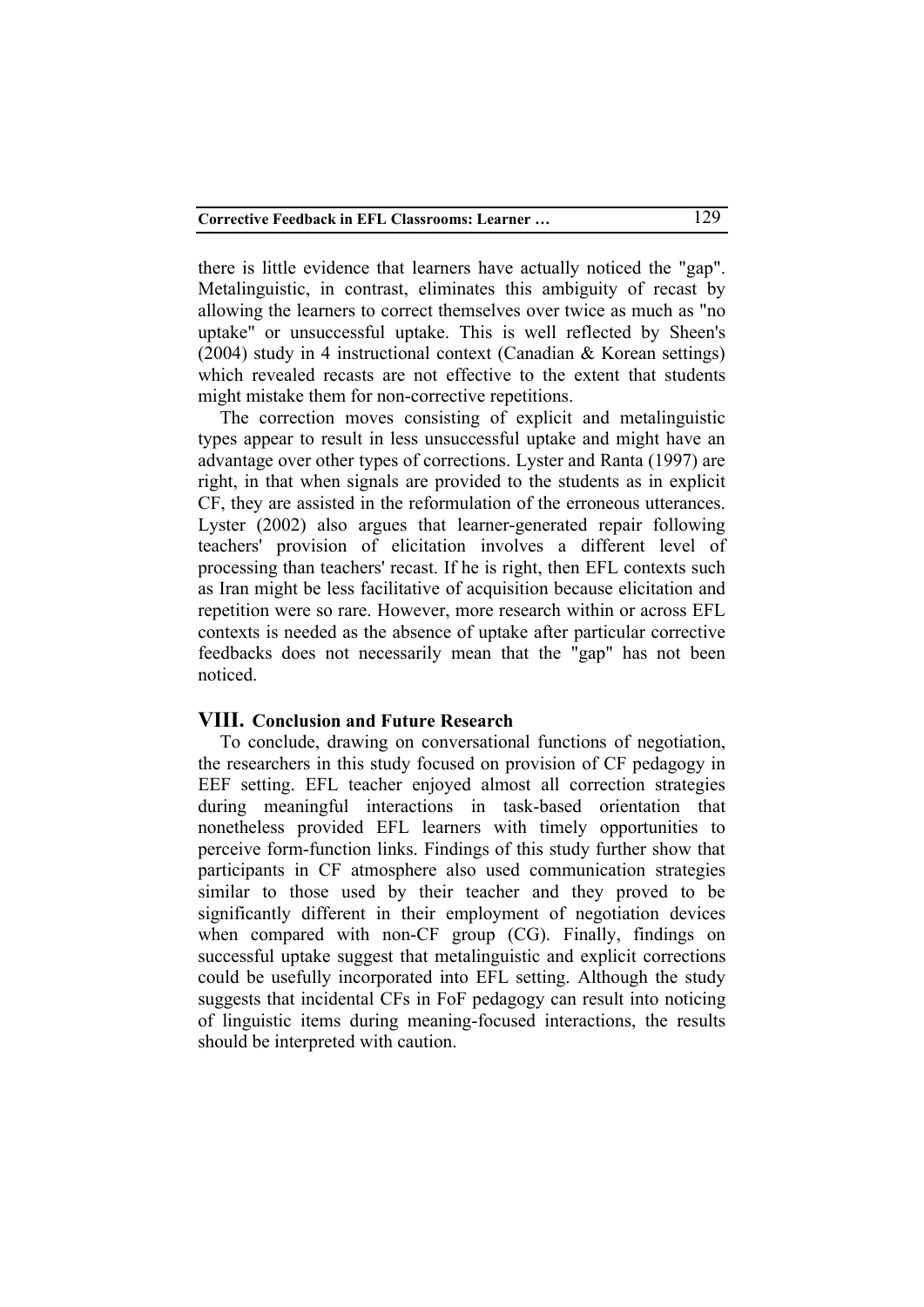130Journal of English Language Teaching and Learning Year 52 No. 212/Autumn &Winter2009

This study brings into light the advantage of integrating FFI in EFL context and the facilitative function of CFs in L2 learning. However, to claim the effectiveness of CFs situated within FFI, future studies need to address such issues in EFL classroom discourse. Findings indicate that CFs serve to engage learners in negotiation of form but the extent to which such negotiations enhance L2 learning in EFL contexts should be more explored. Moreover, the effectiveness of CFs depends in part on overall level of Interlanguage or level of proficiency or age of the learners as well. This is a particular challenge for future research. In addition, in the present study we didn't address the issue of what types of errors EFL teacher tended to correct and the reason behind teachers' orientation toward provision of different types of corrections. Future research can be developed on teachers' psychological states and their attitudes toward particular types of CFs. Additionally, EFL learners' perceptions of different types of CFs will worth investigating.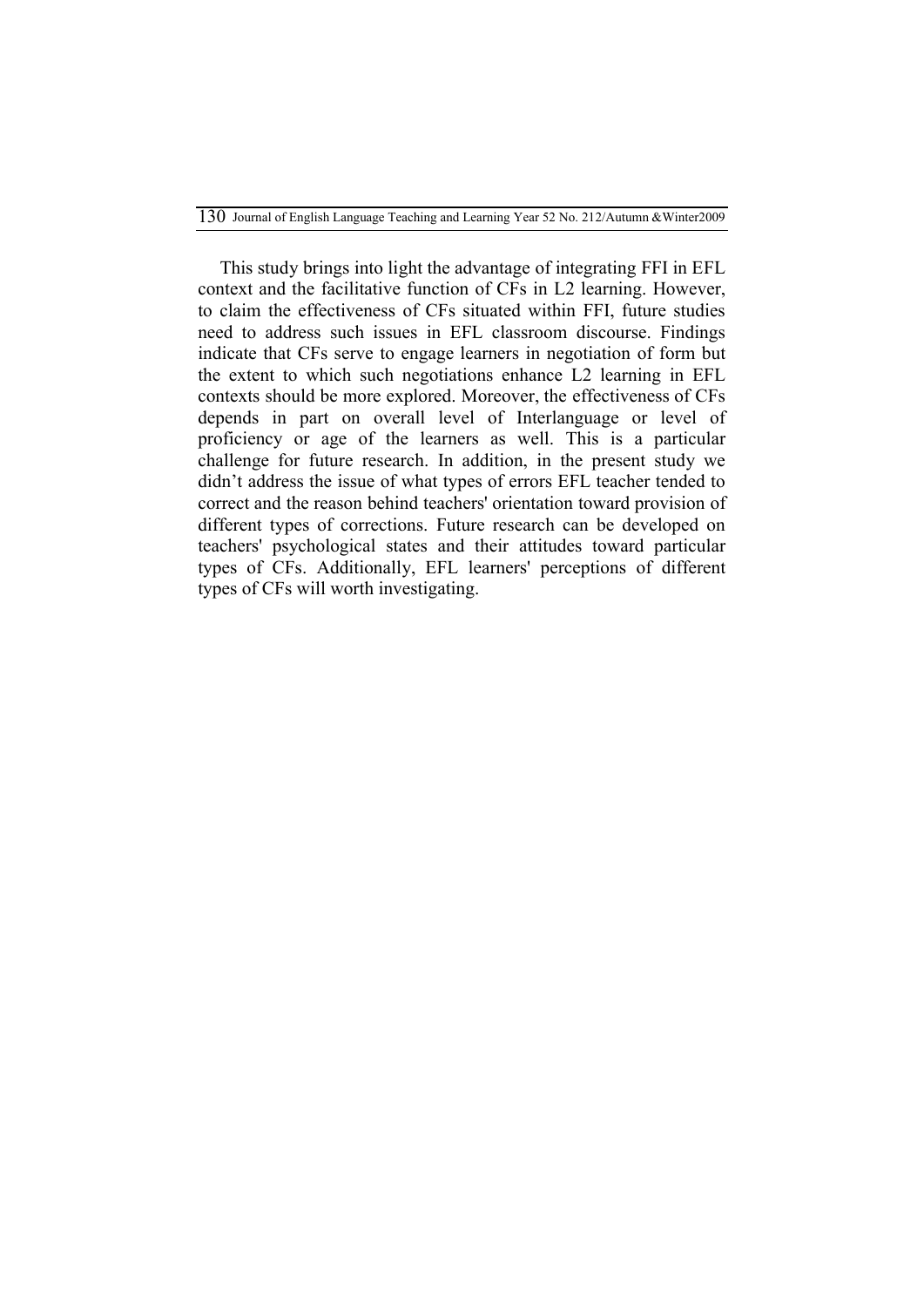#### **References**

- Allwright, D. & Bailey, K. (1991). *Focus on the language classroom*. Cambridge: Cambridge University Press.
- Batstone, R. & Ellis, R. (2009). Principled grammar teaching. *System, 37, 194-204.*
- Calve´, P. (1992). Corriger ou ne pas corriger. In Lyster, R. (1998 b). Negotiation of form, recasts, and explicit correction in relation to error types and learner repair in immersion classrooms. *Language Learning*, *48*, 183-218.
- Chesterfield, R & Chesterfield K.(1985). Natural order in Children's use of second language learning strategies. *Applied Linguistic*, 6, 45-59.
- Corder, S. P. (1967). The significance of learners' errors. *International Review of Applied Linguistics,* 161-167.
- Ellis, R. (2001). "Introduction: Investigating form-focused instruction" in R. Ellis (ed.): *Form-focused Instruction and Second Language Learning.* Malden, MA: Blackwell, pp.1-46.
- Ellis, R., Basturkmen, H., & Loewen, S. (2001a). Learner uptake in communicative ESL lessons. *Language Learning*, *51*(2), 281-318.
- Ellis, R., Basturkmen, H., & Loewen, S. (2001b). Preemptive focus on form in the ESL classroom. *TESOL Quarterly*, *35*(3), 407-432.
- Ellis, R., H. Basturkmen and Loewen, S. (2002). Doing focus on form. *System, 30*, 419- 432.
- Ellis, R. (2005). Principles of instructed language learning. *System*, 32: 209-224.
- Ellis, R. Sheen, Y. Morakami, M & Takashima, H. (2008). The effect of focused and unfocused corrective feedback in an English as a foreign language context. *System*, 36, 353-371.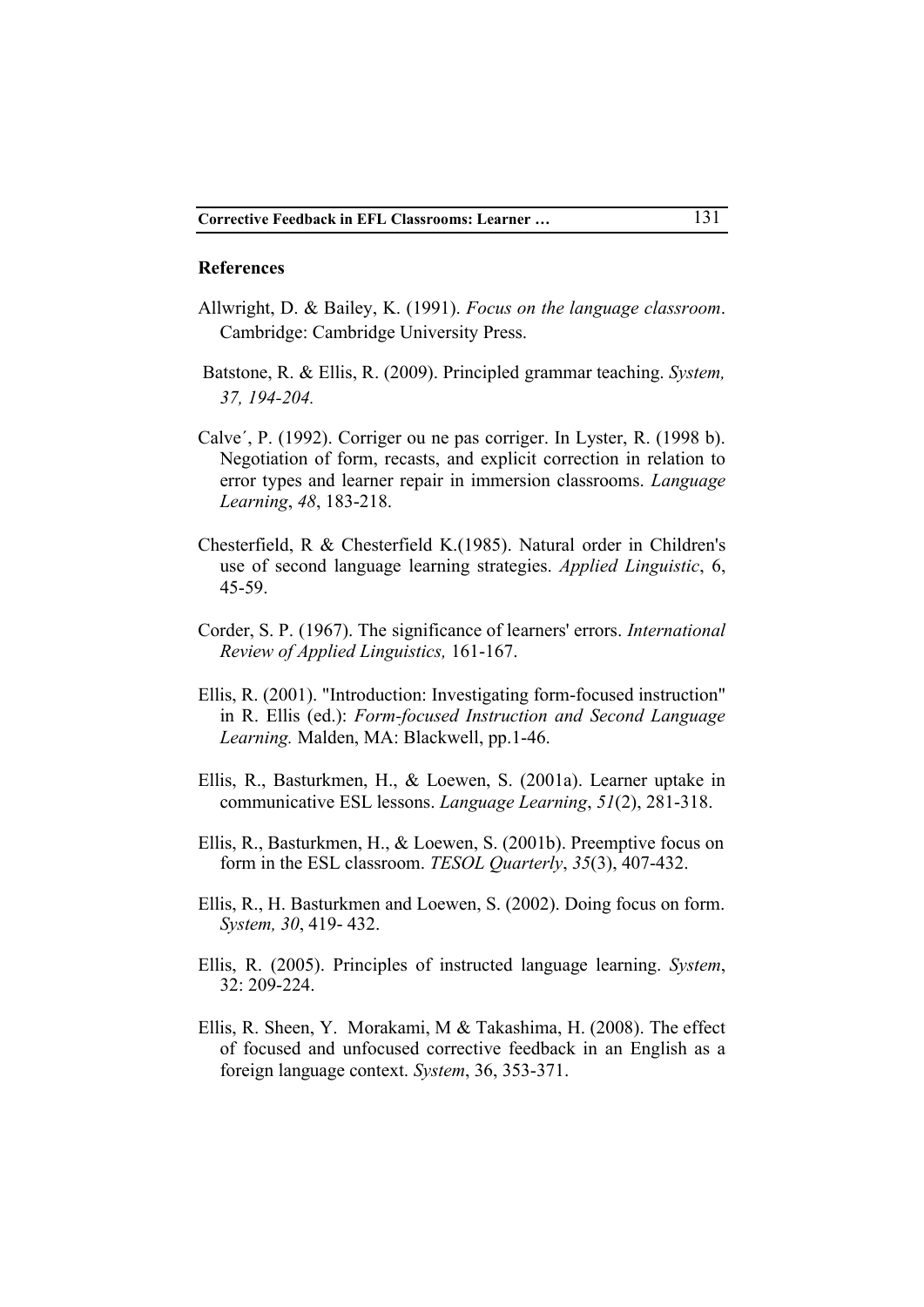- Foster, P. & Skehan, P. (1996). The influence of planning and task type on second language performances. *Studies in Second Language Acquisition*. 18 (3), 299-323.
- Gass, S. (2003). Input and Interaction. In C. J. Doughty & Long. M. H. (Ed.s): *The handbook of second language acquisition*. Malden, MA: Blackwell.
- Gass, S., Mackey, A., & Ross-Feldman, L. (2005). Task-Based Interactions in Classroom and Laboratory Settings. *Language Learning*, 55 (4), 575-611.
- Han, (2001). Fine-tuning corrective feedback. *Foreign Language Journal*, 34: 582-599.
- Krashen, S. (1981). *Second language Acquisition and second language learning*. Oxford, England: Pergamon.
- Krashen, S. (1998). Comprehensible Output. *System,* 26, 175-182.
- Lee, L. (2001). Online interaction: negotiation of meaning and strategies used among learners of Spanish. *ReCALL,* 13 (2): 232-244.
- Lochtma, K. (2002). Oral corrective feedback in the foreign language classroom: how it affects interaction in analytic foreign language teaching. *International Journal of Educational Research,* 37, 271- 283.
- Long, M., Inagaki, S., & Ortega, L. (1998). The role of implicit negative feedback in SLA: Models and recasts in Japanese and Spanish. *The Modern Language Journal*, 82, 358-371.
- Loewen, S. (2004). Uptake in Incidental Focus on Form in Meaning-Focused ESL Lessons. *Language Learning*, 54 (1), 153-188 .
- Lyster, R. (1998a). Negotiation of form, recasts, and explicit correction in relation to error types and learner repair in immersion classrooms. *Language Learning*, *48*, 183-218.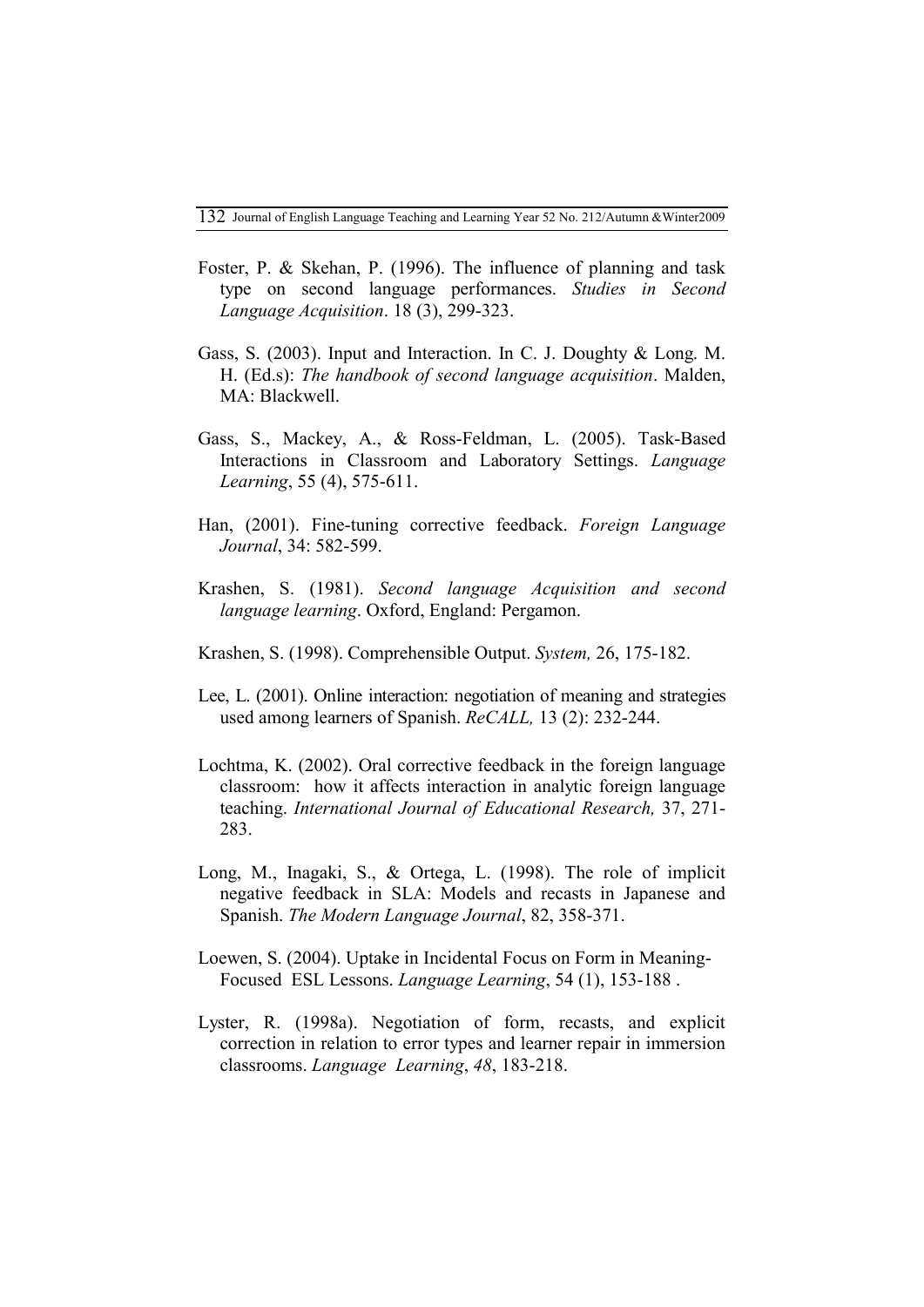- Lyster, R. (1998b). Recasts, repetition, and ambiguity in L2 classroom discourse. *Studies in Second Language Acquisition*, *20*, 51-81.
- Lyster, R., & Ranta, L. (1997). Corrective feedback and learner uptake: Negotiation of form in communicative classrooms. *Studies in Second Language Acquisition*, *19*, 37-6.
- Netten, J. (1991). Towards a more language oriented second language classroom. In L., Malav & G. Duquette (Ed.,), *Language, Culture and Cognition* (pp. 284-304). Clevedon, UK: Multilingual Matters.
- Oliver, R. (2000). Age differences in negotiation and feedback in classroom and pair work. *Language Learning,* 50*,* 119-151.
- Panova, I. & Lyster, R. (2002). Patterns of corrective feedback and uptake in an adult ESL classroom. *TESOL Quarterly*, 34 (4), 573.
- Schmidt, R. (1990). The role of consciousness in second language learning. *AppliedLinguistics,* 11*,* 129-158.
- Schmidt, R. (1993). Awareness and second language acquisition. *Annual Review of AppliedLinguistics*, 13, 206-226.
- Skehan, P. (1998). *A cognitive approach to language learning*. Oxford University Press.
- Seedhouse, P.(1997). The case of the missing 'no': the relationship between pedagogy and interaction. *Language Learning,* 47, 547– 583.
- Sheen, Y. (2004). Corrective feedback and learners uptake in communicative classrooms across instructional settings. *Language Teaching Research*, 8 (3), 263-300.
- Sheen, Y. (2006). Exploring the relationship between the characteristic of recast and learner uptake. *Language Teaching Research*, 10 (4), 361-392.